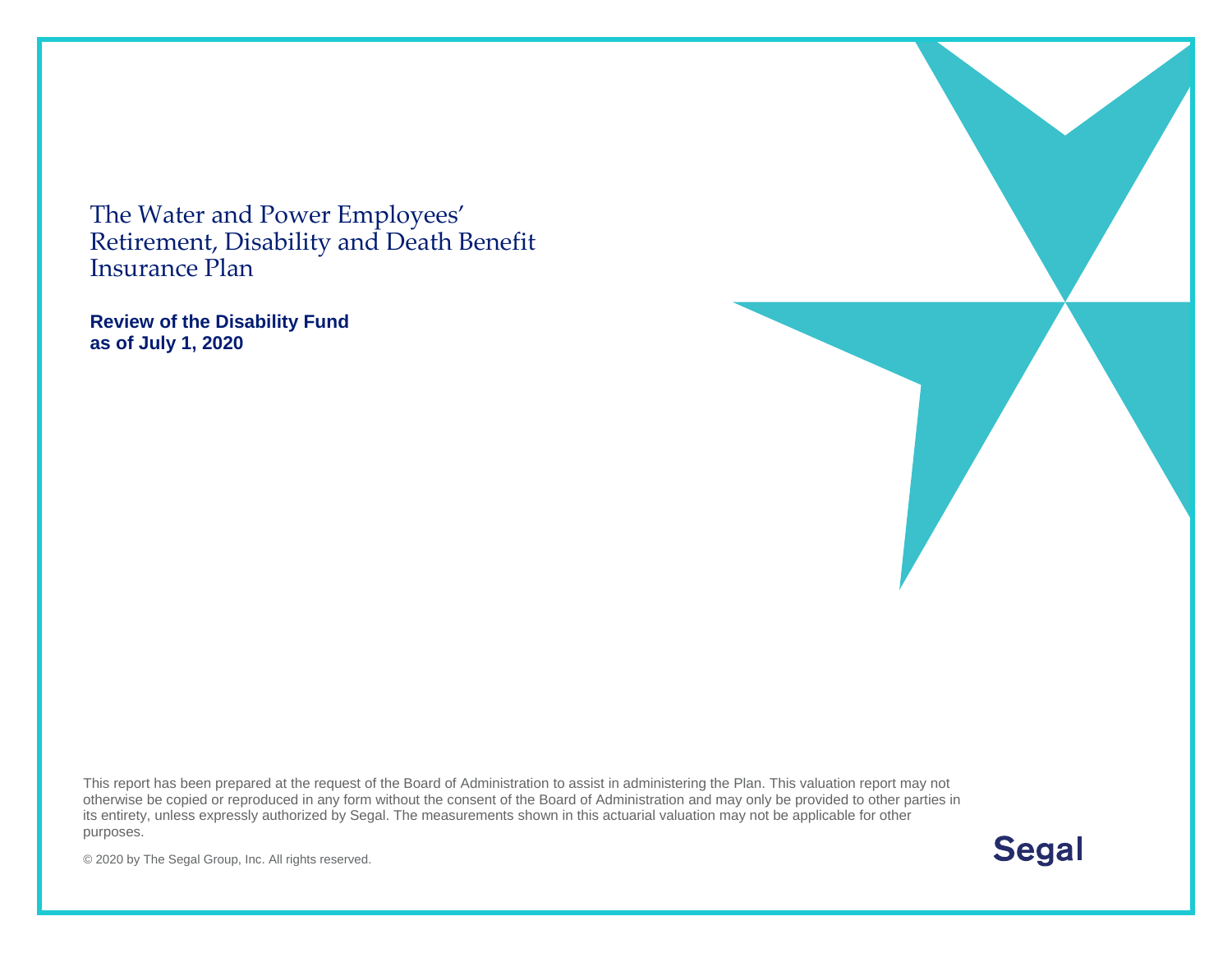

December 30, 2020

Board of Administration The Water and Power Employees' Retirement Plan of the City of Los Angeles 111 North Hope Street, Room 357 Los Angeles, California 90012

Dear Members of the Board:

We are pleased to submit this Actuarial Valuation and Review of the Disability Fund as of July 1, 2020. It establishes the funding requirements for fiscal year 2020-2021 and analyzes the preceding year's experience.

This review has been completed in accordance with generally accepted actuarial principles and practices at the request of the Board to assist in administering the Plan. The census and financial information on which our calculations were based was prepared by the Retirement Office. That assistance is gratefully acknowledged.

The actuarial calculations were directed under the supervision of Eva Yum, FSA, MAAA, and Enrolled Actuary. We are members of the American Academy of Actuaries and we meet the Qualification Standards of the American Academy of Actuaries to render the actuarial opinion herein. To the best of our knowledge, the information supplied in this actuarial valuation is complete and accurate. Further, in our opinion, the assumptions as approved by the Board are reasonably related to the experience of and the expectations for the Fund.

We look forward to reviewing this report at your next meeting and to answering any questions.

Sincerely,

Segal

Paul Angelo, FSA, EA, MAAA, FCA Eva Yum, FSA, EA, MAAA Senior Vice President and Actuary Senior Actuary Senior Actuary

ST/mv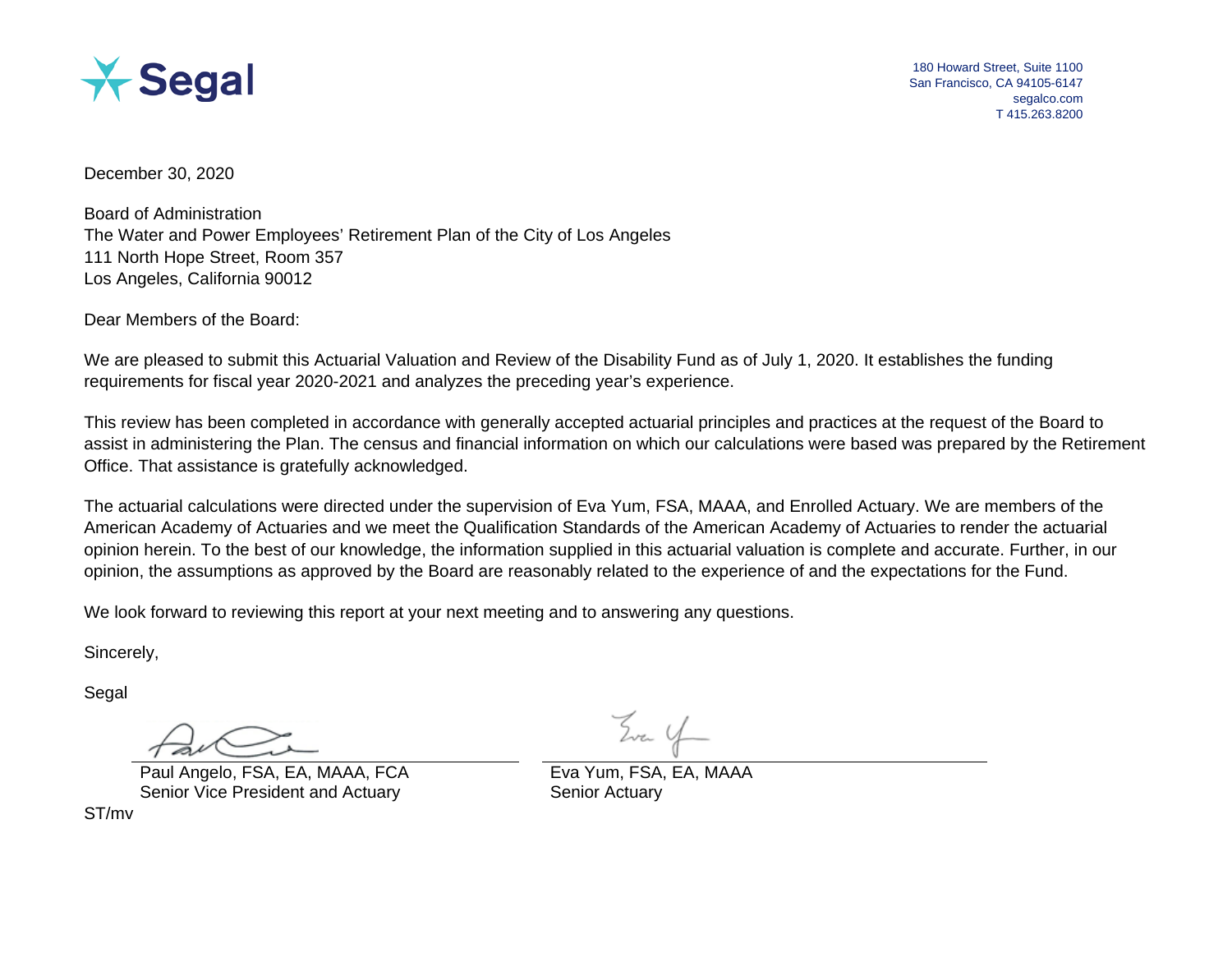# Table of Contents

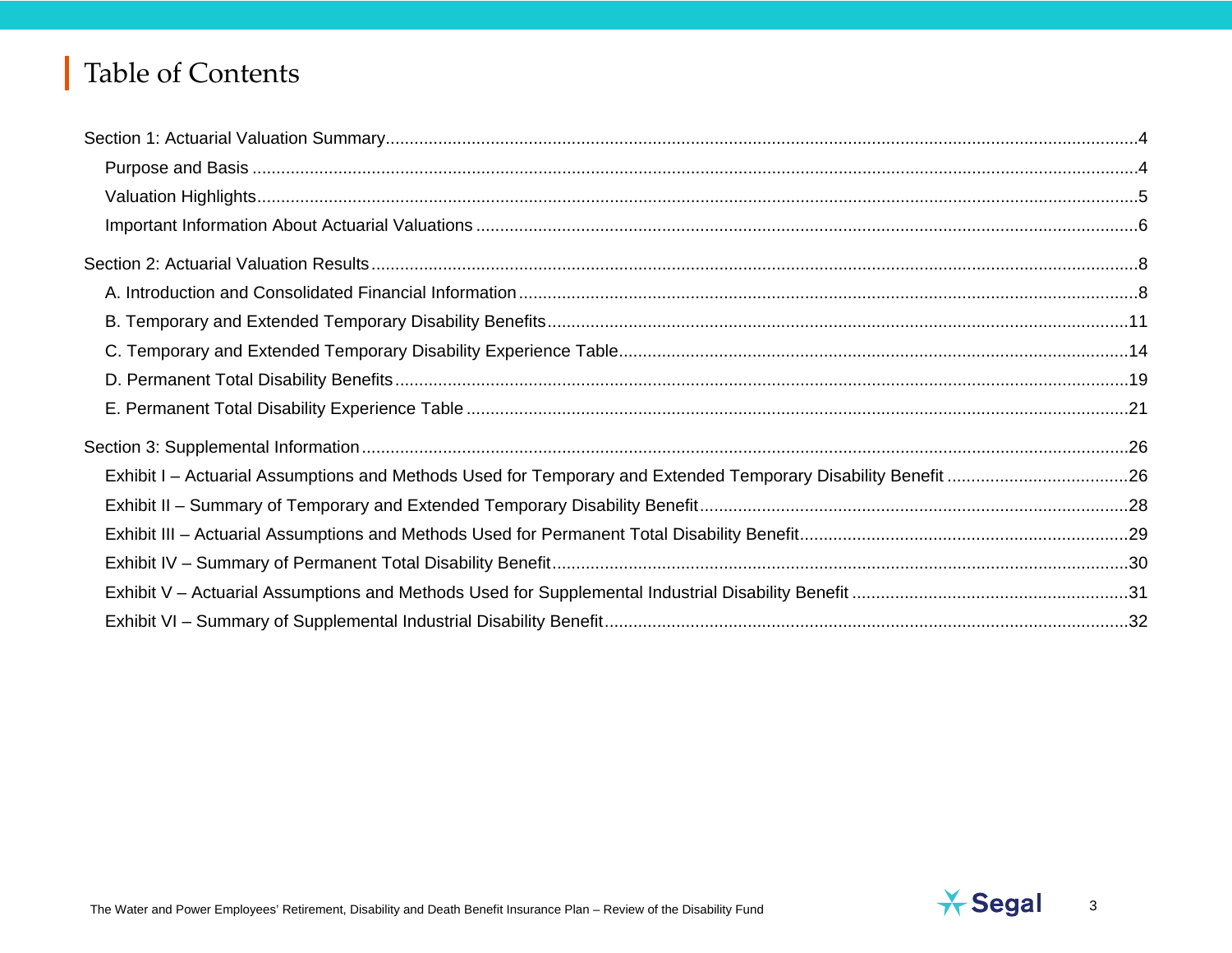### **Purpose and Basis**

This report was prepared by Segal to present a valuation of the Disability Fund of The Water and Power Employees' Retirement Disability and Death Benefit Insurance Plan of the City of Los Angeles ("the Fund") as of July 1, 2020. The valuation was performed to determine whether the assets and contribution rates are sufficient to provide the prescribed benefits. The measurements shown in this actuarial valuation may not be applicable for other purposes. In particular, the measures herein are not necessarily appropriate for assessing the sufficiency of current plan assets to cover the estimated cost of settling the plan's accrued benefit obligations.

Future actuarial measurements may differ significantly from the current measurements presented in this report due to such factors as the following: plan experience differing from that anticipated by the economic or demographic assumptions; changes in economic or demographic assumptions; increases or decreases expected as part of the natural operation of the methodology used for these measurements; and changes in plan provisions or applicable law.

The contribution requirements presented in this report are based on:

- The benefit provisions of the Disability Fund, as administered by the Retirement Board;
- The characteristics of covered active members and disabled members as of March 31, 2020, provided by the Retirement Office;
- The assets of the Fund as of June 30, 2020, provided by the Retirement Office;
- Economic assumptions regarding future salary increases and investment earnings adopted by the Retirement Board for the July 1, 2020 valuation;
- The funding policy adopted by the Retirement Board.

Our calculations are based upon member data and financial information provided to us by the Retirement Office. This information has not been audited by us, but it has been reviewed and found to be consistent, both internally and with prior year's information.

The rates calculated in this report may be adopted by the Board for the fiscal year that extends from July 1, 2020 through June 30, 2021.

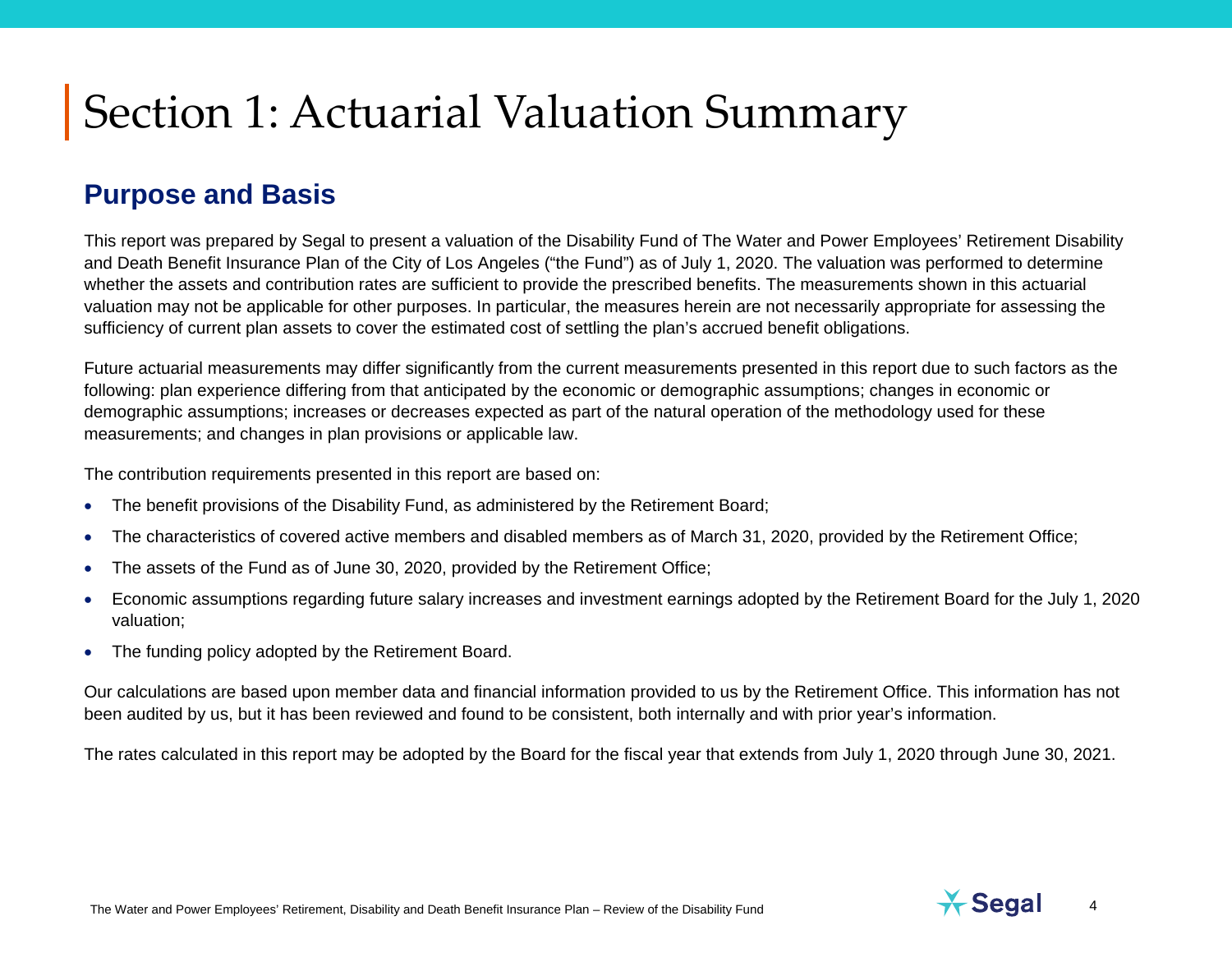# **Valuation Highlights**

- 1. The Temporary Disability benefits and Permanent Total Disability benefits are included in this review. The funding for the Temporary Disability Benefit includes both the Temporary Disability Benefit and the Extended Temporary Disability Benefit. Only the Supplemental Industrial Disability benefit is funded by the Department on a "pay-as-you-go" basis. All the disability benefits are summarized in *Section 3* of this report. *Pgs. 28, 30, 32*
- 2. The total reserve for the disability benefits has increased from \$48.3 million on June 30, 2019 to \$49.9 million on June 30, 2020. Member contributions amounted to about \$504,000 for the 2018-2019 fiscal year and \$541,000 for the 2019-2020 fiscal year. Department contributions amounted to about \$16.5 million for the 2018-2019 fiscal year and \$17.5 million for the 2019-2020 fiscal year. *Pgs. 9, 10*
- 3. The General Reserve for the Temporary Disability Benefit Fund increased from \$2.9 million as of June 30, 2019 to about \$4.2 million as of June 30, 2020. *Pg. 18*
- 4. The recommended Department contribution rate for the Temporary Disability Benefit Fund has decreased from \$1.31 per \$100 of compensation to \$1.25 per \$100 of compensation. See *Section 2.B* for details. *Pg. [13](#page-12-0)*
- 5. The recommended Department contribution rate for the Permanent Total Disability Fund remains at \$0 per \$100 of compensation. *Pg. [20](#page-19-0)*
	- 6. For purposes of determining the contribution rate for both the Temporary Disability and Permanent Total Disability Funds, in 2019 the Board adopted a non-declining ("rolling") five year period for the General Reserve to reach the target reserve level. For both funds, the General Reserve is greater than the target reserve level as of June 30, 2020.
	- 7. The 3.50% discount rate is based on the Disability Fund's current target asset allocation that is virtually all fixed income investments. It reflects expected real returns for that asset class as well as the 2.75% inflation assumption for the July 1, 2020 valuation.



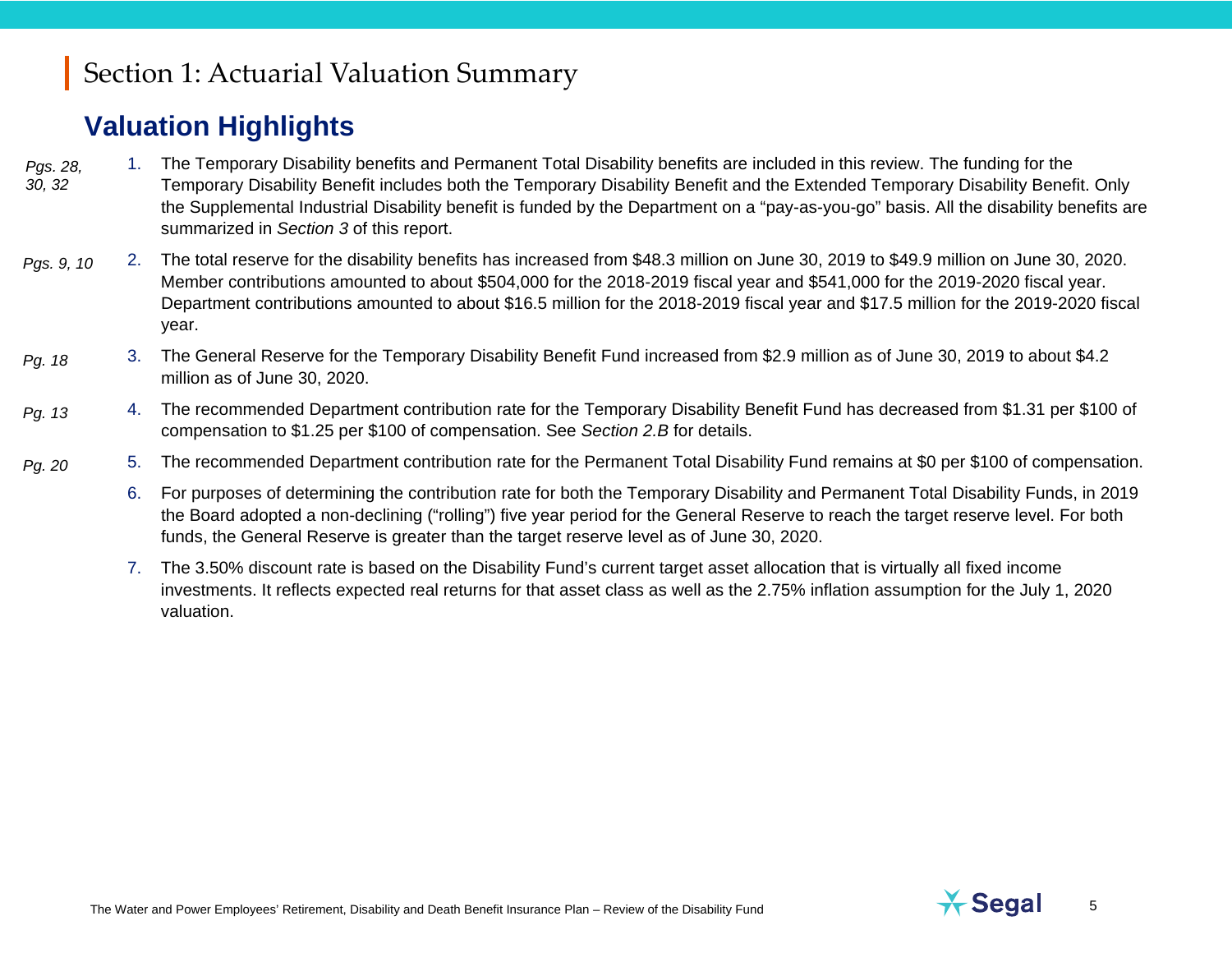## **Important Information About Actuarial Valuations**

An actuarial valuation is a budgeting tool with respect to the financing of future projected obligations of a pension plan. It is an estimated forecast – the actual long-term cost of the plan will be determined by the actual benefits and expenses paid and the actual investment experience of the plan.

In order to prepare a valuation, Segal relies on a number of input items. These include:

| <b>Plan of benefits</b>      | Plan provisions define the rules that will be used to determine benefit payments, and those rules, or the<br>interpretation of them, may change over time. Even where they appear precise, outside factors may change how<br>they operate. It is important to keep Segal informed with respect to plan provisions and administrative procedures,<br>and to review the plan summary included in our report to confirm that Segal has correctly interpreted the plan of<br>benefits.                                                                                                                                                                                                                                                                                                                                                                                                                                                                                    |
|------------------------------|-----------------------------------------------------------------------------------------------------------------------------------------------------------------------------------------------------------------------------------------------------------------------------------------------------------------------------------------------------------------------------------------------------------------------------------------------------------------------------------------------------------------------------------------------------------------------------------------------------------------------------------------------------------------------------------------------------------------------------------------------------------------------------------------------------------------------------------------------------------------------------------------------------------------------------------------------------------------------|
| <b>Participant data</b>      | An actuarial valuation for a plan is based on data provided to the actuary by the Retirement Office. Segal does not<br>audit such data for completeness or accuracy, other than reviewing it for obvious inconsistencies compared to<br>prior data and other information that appears unreasonable. It is important for Segal to receive the best possible<br>data and to be informed about any known incomplete or inaccurate data.                                                                                                                                                                                                                                                                                                                                                                                                                                                                                                                                  |
| <b>Assets</b>                | The valuation is based on the Market Value of Assets as of the valuation date, as provided by the Retirement<br>Office.                                                                                                                                                                                                                                                                                                                                                                                                                                                                                                                                                                                                                                                                                                                                                                                                                                               |
| <b>Actuarial assumptions</b> | There is a reasonable range for each assumption used and the results may vary materially based on which<br>assumptions are selected. It is important for any user of an actuarial valuation to understand this concept.<br>Actuarial assumptions are periodically reviewed to ensure that future valuations reflect emerging plan experience.<br>While future changes in actuarial assumptions may have a significant impact on the reported results that does not<br>mean that the previous assumptions were unreasonable.                                                                                                                                                                                                                                                                                                                                                                                                                                           |
| <b>Models</b>                | Segal valuation results are based on proprietary actuarial modeling software. The actuarial valuation models<br>generate a comprehensive set of liability and cost calculations that are presented to meet regulatory, legislative<br>and client requirements. Our Actuarial Technology and Systems unit, comprised of both actuaries and<br>programmers, is responsible for the initial development and maintenance of these models. The models have a<br>modular structure that allows for a high degree of accuracy, flexibility and user control. The client team programs<br>the assumptions and the plan provisions, validates the models, and reviews test lives and results, under the<br>supervision of the responsible actuary. The model for the funding policy for this valuation (maintaining a target<br>general reserve at the end of a rolling five-year period) is developed by the client team under the supervision of<br>the responsible actuary. |

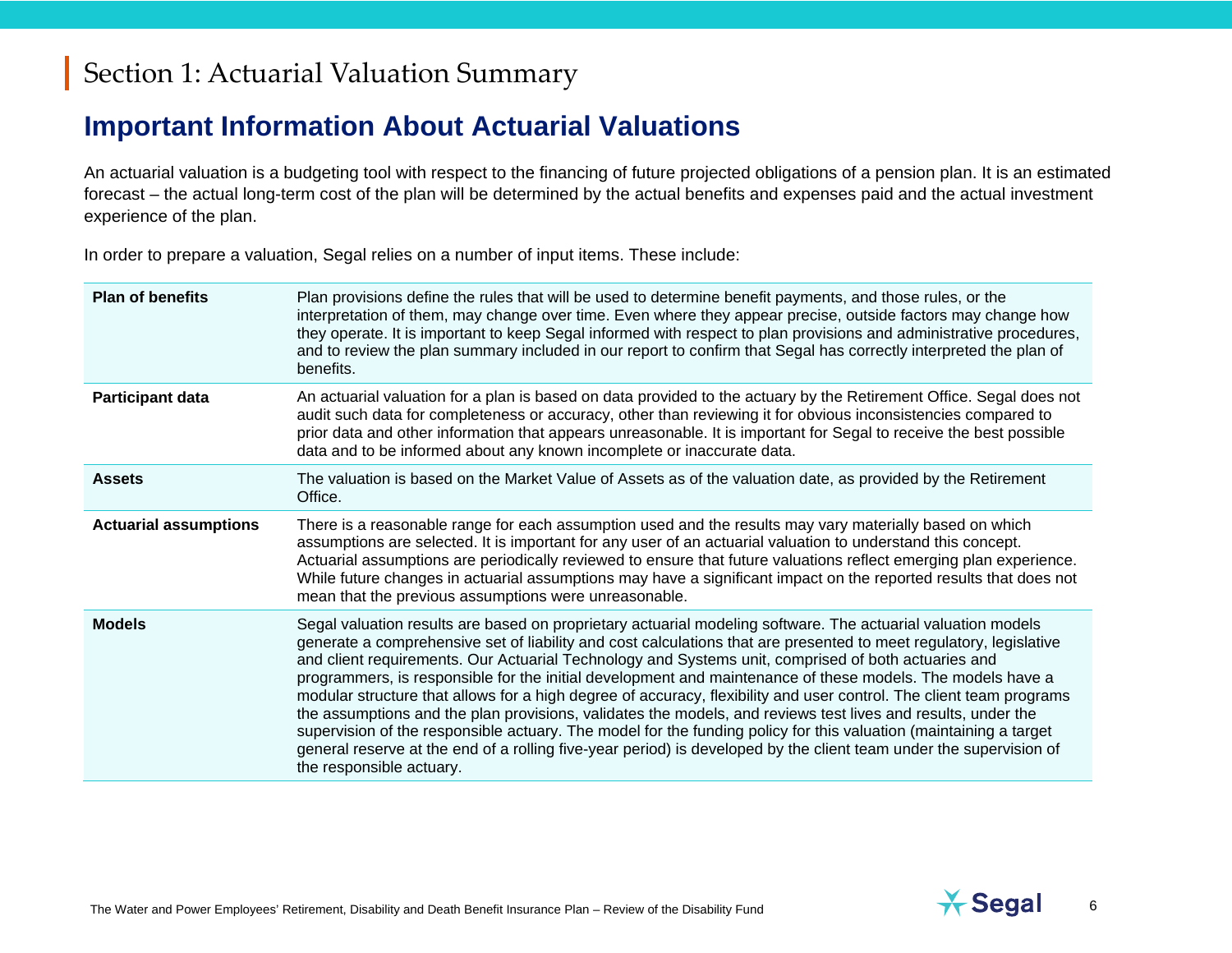The user of Segal's actuarial valuation (or other actuarial calculations) should keep the following in mind:

The actuarial valuation is prepared at the request of the WPERP. Segal is not responsible for the use or misuse of its report, particularly by any other party.

Except where otherwise noted, Segal did not perform an analysis of the potential range of future financial measures. The actual long-term cost of the plan will be determined by the actual benefits and expenses paid and the actual investment experience of the plan. Future contribution requirements may differ from those determined in the valuation because of:

- Differences between actual experience and anticipated experience;
- Changes in actuarial assumptions or methods; and
- Changes in plan provisions.

Some actuarial results in this report are not rounded, but that does not imply precision.

If the WPERP is aware of any event or trend that was not considered in this valuation that may materially change the results of the valuation, Segal should be advised, so that we can evaluate it.

Segal does not provide investment, legal, accounting, or tax advice. Segal's valuation is based on our understanding of applicable guidance in these areas and of the plan's provisions, but they may be subject to alternative interpretations. The WPERP should look to their other advisors for expertise in these areas.

As Segal has no discretionary authority with respect to the management or assets of the WPERP, it is not a fiduciary in its capacity as actuaries and consultants with respect to the WPERP.



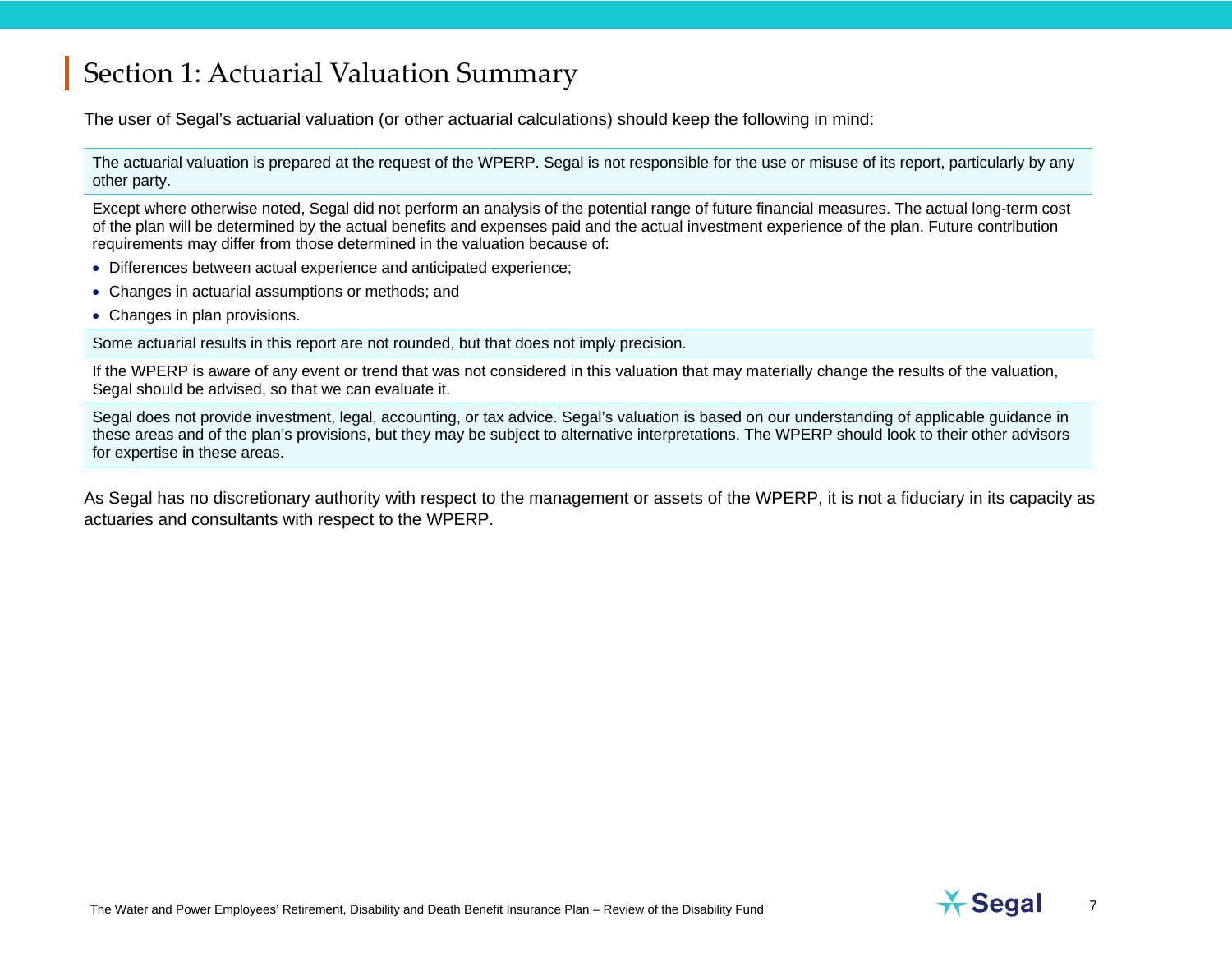# **A. Introduction and Consolidated Financial Information**

In this section, we give a general description of the method used to fund the various disability benefits of the Department of Water and Power. Under the funding method used, the total annual contribution to the Disability Fund equals the present value of all future payments for those expected to become disabled during the year, with a further adjustment for any interest credited to the reserves. The present value referred to is for disabilities that "accrue" in a given year and is called the "incurred claims" for the year.

Under this funding method no reserves are expected to accumulate to help cover future claims beyond those incurred during the forthcoming year.

The incurred claims for a year are estimated as the paid claims for the year plus the increase in claim reserves from one fiscal year-end to another. The claim reserve as of any year-end is the present value of all future disability payments on all claims that remain "open" (i.e., still disabled).

Amounts of paid claims, open claims (number and amount), and the general reserves are provided by the Retirement Office, and accepted by Segal without audit.

The total annual contribution to the Disability Fund is levied as a dollar rate per \$100 of covered compensation. There are separate rates for Temporary Disability (including Extended Temporary Disability) and Permanent Total Disability; these rates in turn are split between employees and the Department of Water and Power. Employees pay \$1.00 each biweekly payroll period for both Temporary and Permanent Disability benefits.

In subsequent pages we recommend contribution rates for the various benefits based on a review of the past experience of the funds. We present tables that show the actual annual rate per \$100 of covered payroll. However, there has been substantial fluctuation in these rates over the years. Accordingly, we recommend a rate that, in our judgment, reflects a reasonable balance of recent experience and probable future trends.

Our recommended contribution rates also are designed to maintain a general reserve for each fund. The general reserve is maintained primarily to provide funds in the event of adverse experience. In subsequent pages, we state a recommended level for each general reserve that is based on historical practices. However, in practice the general reserve is set equal to any balance of funds at book value available over claim reserves. Thus, it is unlikely that the general reserve will be exactly at recommended levels at any given time. Rather, the recommended level should be regarded as a long-term goal for the general reserve.

In 2019 the Board adopted a resolution to maintain the annual interest rate assumption at 3.50% effective with the July 1, 2019 valuation.

In the following sections, we present our detailed analysis of the Temporary Disability Benefits and the Permanent Total Disability Benefits.

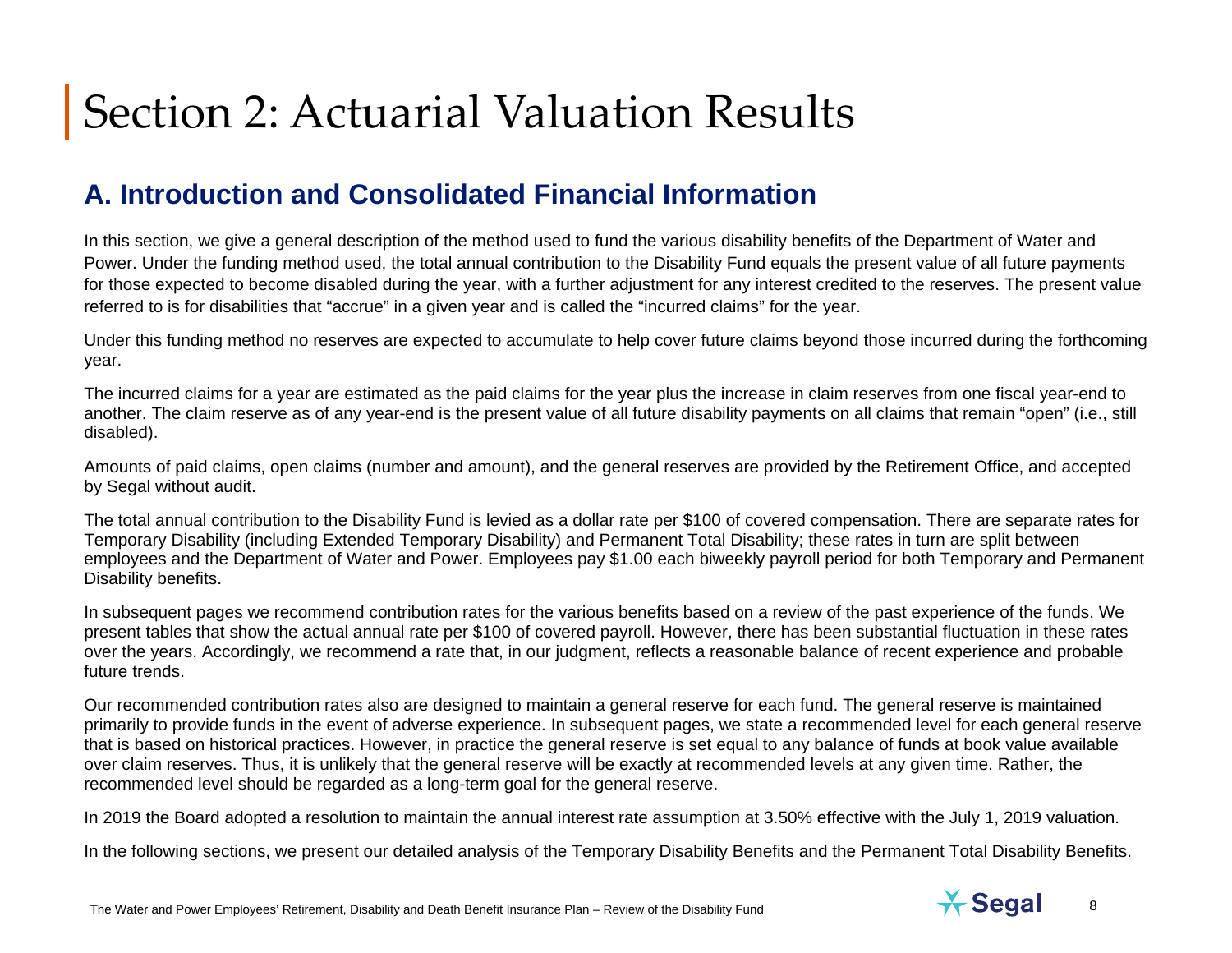#### <span id="page-8-0"></span>Chart 1 – Consolidated Summary Statement of Income and Expenses

|                                                                      |              | Year Ended June 30, 2020 |              | Year Ended June 30, 2019 |
|----------------------------------------------------------------------|--------------|--------------------------|--------------|--------------------------|
| <b>Contribution income:</b>                                          |              |                          |              |                          |
| • Employer contributions – temporary disability benefit <sup>1</sup> | \$14,803,866 |                          | \$14,176,920 |                          |
| • Employer contributions – permanent total disability benefit        | 0            |                          | 0            |                          |
| • Employer contributions - supplemental disability benefit           | 1,510,621    |                          | 1,304,880    |                          |
| • Employer contributions - administrative expenses                   | 1,137,068    |                          | 1,021,835    |                          |
| Total employer contribution income                                   |              | \$17,451,555             |              | \$16,503,635             |
| • Employee contributions - temporary disability benefit <sup>1</sup> | \$269,219    |                          | \$251,825    |                          |
| • Employee contributions – permanent total disability benefit        | 271,355      |                          | 252,574      |                          |
| Total employee contribution income                                   |              | \$540,574                |              | \$504,399                |
| <b>Investment income:</b>                                            |              |                          |              |                          |
| • Interest income                                                    | \$1,071,851  |                          | \$1,190,476  |                          |
| • Net appreciation (depreciation) in market value                    | 2,248,977    |                          | 1,613,231    |                          |
| • Less investment fees                                               | (45, 274)    |                          | (42, 759)    |                          |
| Net investment income                                                |              | \$3,275,554              |              | \$2,760,948              |
| <b>Total income available for benefits</b>                           |              | \$21,267,683             |              | \$19,768,982             |
| Less benefit payments:                                               |              |                          |              |                          |
| • Distributions - temporary disability benefit                       | \$14,631,271 |                          | \$13,353,351 |                          |
| • Distributions – extended temporary disability benefit              | 356,057      |                          | 320,631      |                          |
| • Distributions - permanent total disability benefit                 | 1,990,431    |                          | 1,901,678    |                          |
| • Distributions - supplemental disability benefit                    | 1,510,621    |                          | 1,304,880    |                          |
| <b>Total distributions</b>                                           |              | \$18,488,380             |              | \$16,880,540             |
| Administrative expenses                                              |              | 1,134,325                |              | 1,019,044                |
| <b>Total deductions</b>                                              |              | \$19,622,705             |              | \$17,899,584             |
| Net increase (decrease) in reserve                                   |              | \$1,644,978              |              | \$1,869,398              |

<sup>1</sup> This includes temporary disability and extended temporary disability benefits.

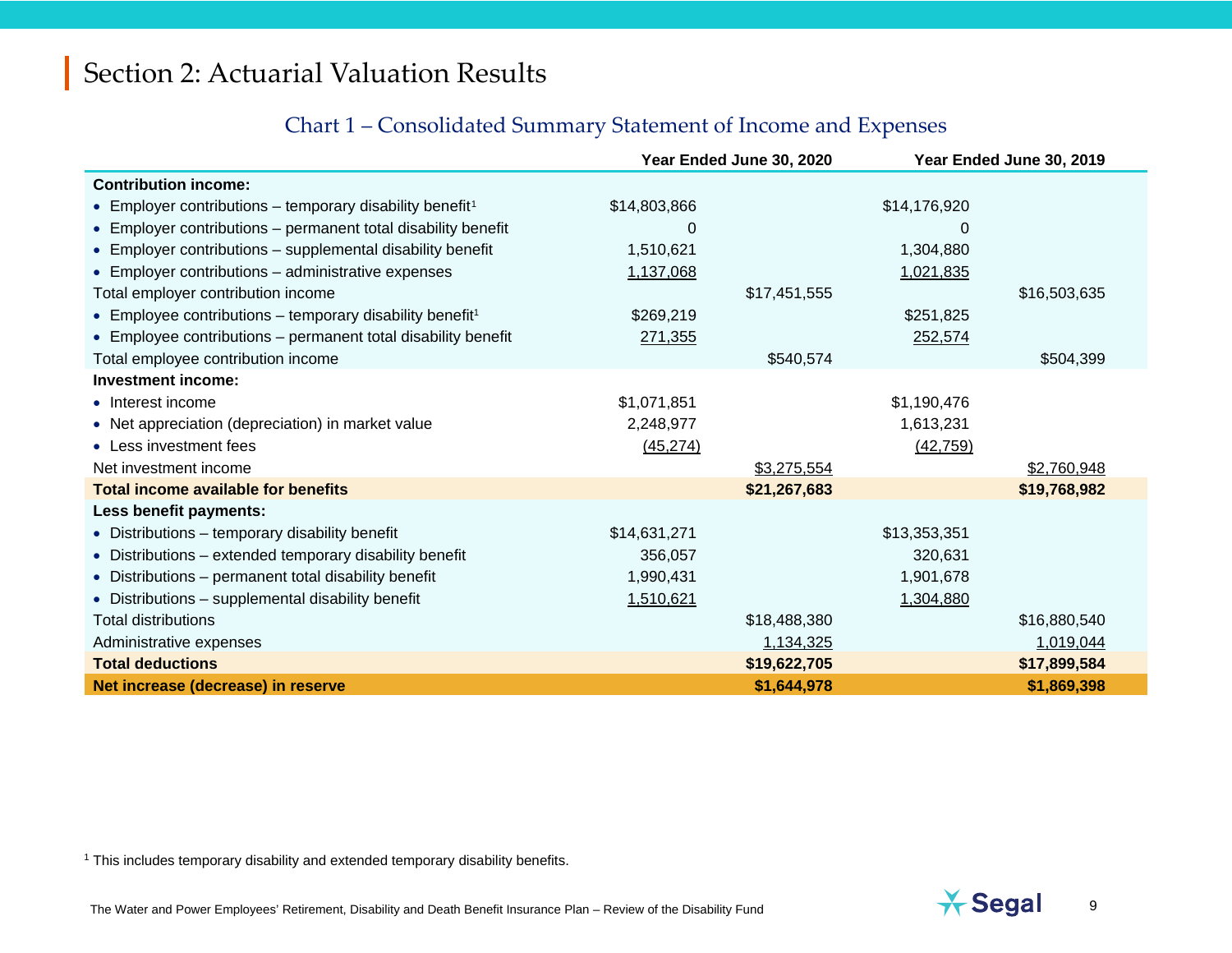#### Chart 2 – Consolidated Summary Statement of Plan Assets

|                                         | Year Ended June 30, 2020 |               | Year Ended June 30, 2019 |
|-----------------------------------------|--------------------------|---------------|--------------------------|
| <b>Cash equivalents</b>                 |                          | \$2,486,951   | \$2,004,310              |
| <b>Accounts receivable:</b>             |                          |               |                          |
| • Employer contributions                | \$3,573,922              | \$2,772,908   |                          |
| • Accrued investment income             | 83.817                   | 107,617       |                          |
| • Other                                 | 1,907,268                | 1,828,443     |                          |
| • Contingent disability benefit advance | 3,310,339                | 3,310,339     |                          |
| Total accounts receivable               |                          | \$8,875,346   | \$8,019,307              |
| Investments:                            |                          |               |                          |
| $\bullet$ Fixed income                  | \$39,093,353             | \$38,478,528  |                          |
| • Short-term investments                | 557,833                  | 251,500       |                          |
| Total investments at market value       |                          | \$39,651,186  | \$38,730,028             |
| <b>Total assets</b>                     |                          | \$51,013,483  | \$48,753,645             |
| Less accounts payable                   |                          | (\$1,085,230) | (\$470,370)              |
| Net assets at market value              |                          | \$49,928,253  | \$48,283,275             |

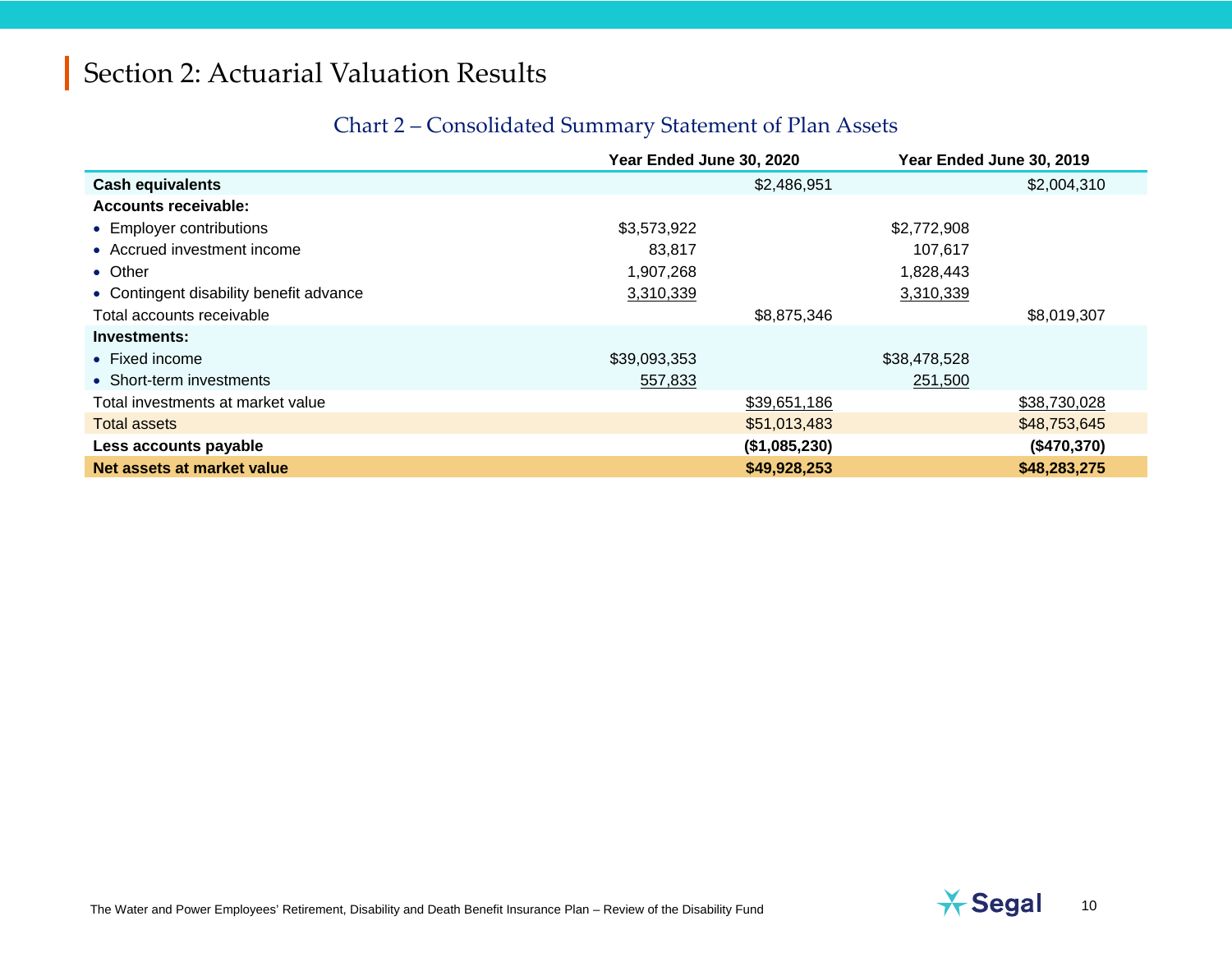# **B. Temporary and Extended Temporary Disability Benefits**

The Temporary Disability Benefits referred to in this section normally commence on the fifteenth calendar day of disability and terminate at the end of the twelfth month of disability. The monthly benefit is 40% to 85% of compensation, depending on length of service and disability. The Extended Temporary Disability Benefits are payable from the end of the twelfth month of disability through the twenty-fourth month of disability if not qualified for Permanent Total Disability. The monthly benefit is 33 1/3% of compensation. The table below shows a history of the contribution rates for the Temporary and Extended Temporary Disability Benefits. The table shown in *Section C* (page 14) includes a summary of the cost of the Temporary Disability Benefits from inception of the Plan to June 30, 2020.

> Chart 3 – Rates of Contribution Per \$100 of Compensation for Temporary And Extended Temporary Disability Benefits

|               | Rates Fel VIOU OF Compensation |                      |              |  |  |
|---------------|--------------------------------|----------------------|--------------|--|--|
| As of June 30 | <b>By Member</b>               | <b>By Department</b> | <b>Total</b> |  |  |
| 1939 - 1940   | \$0.36                         | \$0.24               | \$0.60       |  |  |
| $1941 - 1943$ | 0.47                           | 0.31                 | 0.78         |  |  |
| $1943 - 1948$ | 0.39                           | 0.26                 | 0.65         |  |  |
| $1948 - 1954$ | 0.59                           | 0.39                 | 0.98         |  |  |
| $1954 - 1957$ | 0.47                           | 0.31                 | 0.78         |  |  |
| 1958 - 1959   | 0.36                           | 0.24                 | 0.60         |  |  |
| $1960 - 1974$ | 0.27                           | 0.18                 | 0.45         |  |  |
| $1975 - 1976$ | 0.39                           | 0.26                 | 0.65         |  |  |
| $1976 - 1981$ | 0.45                           | 0.30                 | 0.75         |  |  |
| 1981 - 1988   | $\star$                        | $\star$              | 0.75         |  |  |
| $1988 - 1993$ | $\star$                        | $\star$              | 0.61         |  |  |
| 1994          | $\star$                        | $\star$              | 0.45         |  |  |
| $1995 - 1996$ | $\star$                        | $\star$              | 0.35         |  |  |
| 1997          | $\star$                        | $\star$              | 0.30         |  |  |
| $1998 - 1999$ | $\star$                        | $\star$              | 0.25         |  |  |

#### **Rates Per \$100 of Compensation**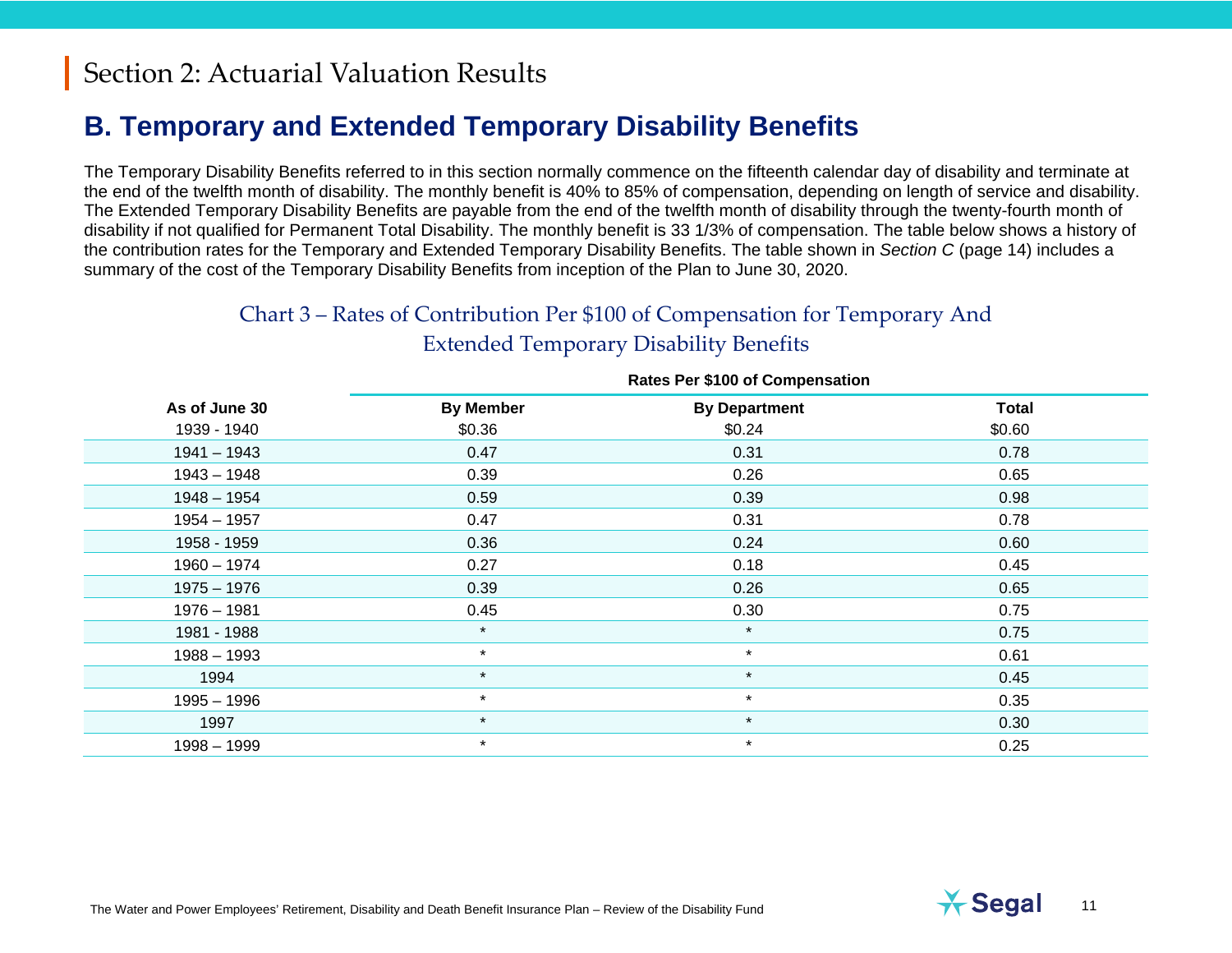#### <span id="page-11-0"></span>Chart 3 – Rates of Contribution Per \$100 of Compensation for Temporary And Extended Temporary Disability Benefits (continued)

| <b>Rates Per \$100 of Compensation</b> |                  |                      |              |  |  |
|----------------------------------------|------------------|----------------------|--------------|--|--|
| As of June 30                          | <b>By Member</b> | <b>By Department</b> | <b>Total</b> |  |  |
| $2000 - 2001$                          |                  |                      | \$0.35       |  |  |
| $2002 - 2004$                          | $\star$          | $\star$              | 0.681        |  |  |
| $2005 - 2006$                          | $\star$          | $\star$              | 0.74         |  |  |
| 2007                                   | $\star$          | $\star$              | 1.55         |  |  |
| 2008                                   | $\star$          | $\star$              | 2.18         |  |  |
| 2009                                   | $\star$          | $\star$              | 1.73         |  |  |
| 2010                                   | $\star$          | $\star$              | 1.37         |  |  |
| 2011                                   | $\star$          | $\star$              | 1.32         |  |  |
| 2012                                   | $\star$          | $\star$              | 1.46         |  |  |
| 2013                                   | $\star$          | $\star$              | 1.55         |  |  |
| 2014                                   | $\star$          | $\star$              | 1.54         |  |  |
| 2015                                   | $\star$          | $\star$              | 1.68         |  |  |
| 2016                                   | $\star$          | $\star$              | 1.74         |  |  |
| 2017                                   | $\star$          | $\star$              | 1.55         |  |  |
| 2018                                   | $\star$          | $\star$              | 1.47         |  |  |
| 2019                                   | $\star$          | $\star$              | 1.34         |  |  |
| 2020                                   | $\star$          | $\star$              | 1.33         |  |  |

*\* From January 1980 to January 1984, employees paid \$1 per month and the Department paid the balance of the total rate. As of January 1984, the employee amount was increased to \$1 per biweekly payroll period.*

<sup>1</sup> Starting with the July 1, 2000 valuation, this includes both the Temporary Disability Benefit and the Extended Temporary Disability Benefit.

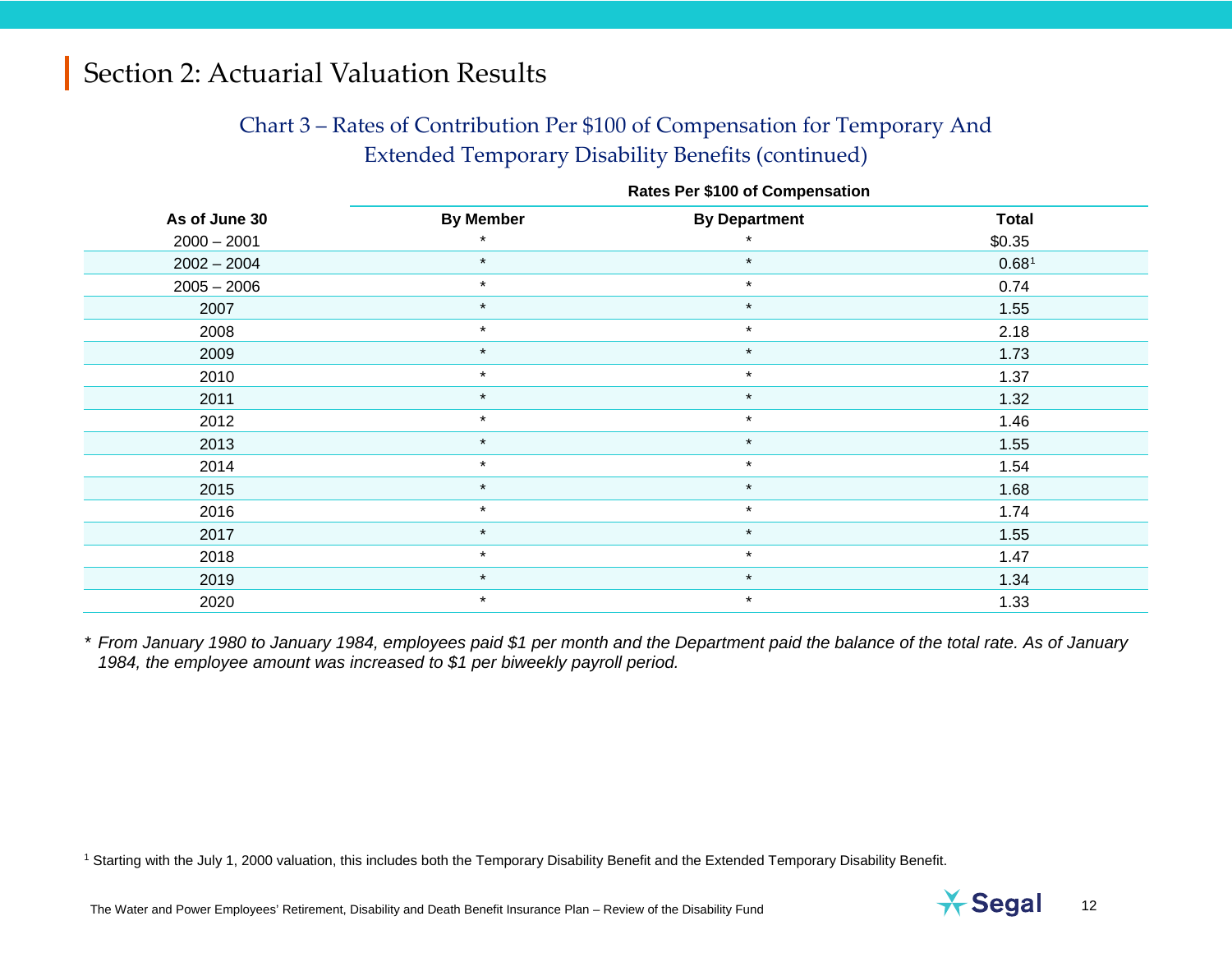<span id="page-12-0"></span>For Temporary and Extended Temporary Disability, the claim reserve is calculated as the sum of:

- 1. The open claim reserve, which is the number of open claims times the reserve factor specified in Section III D (2) of the Plan, and
- 2. The pending claim reserve, which is 1/26 of the benefits paid during the preceding fiscal year.

Pursuant to Section III D (2) of the Plan, the Temporary and Extended Temporary Disability open claim reserve at the end of each year is determined by multiplying the number of open claims at the end of the year by a reserve factor of \$20,300 for 2020. This is an increase from \$19,200 for 2019. The current reserve factor of \$20,300 was provided by the Retirement Office, and accepted by Segal without audit.

Incurred claims at an annual rate per \$100 of covered payroll are calculated as described in *Section 2.A.* and *Section 3, Exhibit I.* Since 1980, the goal for the general reserve has been to maintain it at approximately 20% of the claim reserve (\$4,210,136 as of June 30, 2020). Thus, the "target" is equal to \$842,027 (20% x \$4,210,136), as compared to the actual general reserve of \$4,238,519 as of June 30, 2020. Therefore, as of June 30, 2020, the general reserve surpasses the funding target by \$3,396,492. The Board adopted the funding period for the general reserve to reach the target reserve level to be a five-year rolling period effective with the July 1, 2019 valuation.

The Temporary and Extended Temporary Disability Experience Table indicates that the average cost for the last 20 years per \$100 of covered payroll is \$1.42 before taking into account interest on the general reserve. This average cost includes both the Temporary Disability and Extended Temporary Disability Benefits. Based on reserves as of June 30, 2020, the expected interest credit for the next year is \$0.01 per \$100 of covered payroll (assuming a 3.50% investment return). Thus, the net average rate per \$100 of covered payroll is \$1.41. In 2000, \$11 million was transferred over from the Permanent Total Disability Fund and the entire Temporary and Extended Temporary Disability Benefit became payable from this Fund. Then, from 2000 through 2007, the general reserve followed a decreasing trend due to the contribution rates being lower than the increased claim rates. However, this trend reversed itself during 2008 through 2010 and then decreased during 2010 to 2012. During 2013, the general reserve increased due to a decrease in the claim reserve and a decrease in benefit payments. During 2014, the general reserve decreased due to an increase in the claims reserve and the increase in benefit payments. During 2015 to 2020, the general reserve increased due to the contribution rates being higher than the claim rates. The claim reserve has decreased slightly from the last year due to a decrease in open claims partially offset by an increase in the reserve factor determined by the Retirement Office as noted below.

As noted above, the total contribution rate needed to pay for expected claims is \$1.42 per \$100 of covered payroll. In order to reduce the general reserve to the target level over the current policy period of five years, we recommend a total contribution of \$1.27 per \$100 of covered payroll. After taking into account the employee contribution of \$1 per biweekly payroll period (which amounts to approximately \$0.02 per \$100 of covered payroll), the net recommended Department rate is \$1.25 per \$100 of covered payroll. For comparison, the recommended contribution rate in the prior valuation was \$1.31 per \$100 of covered payroll.

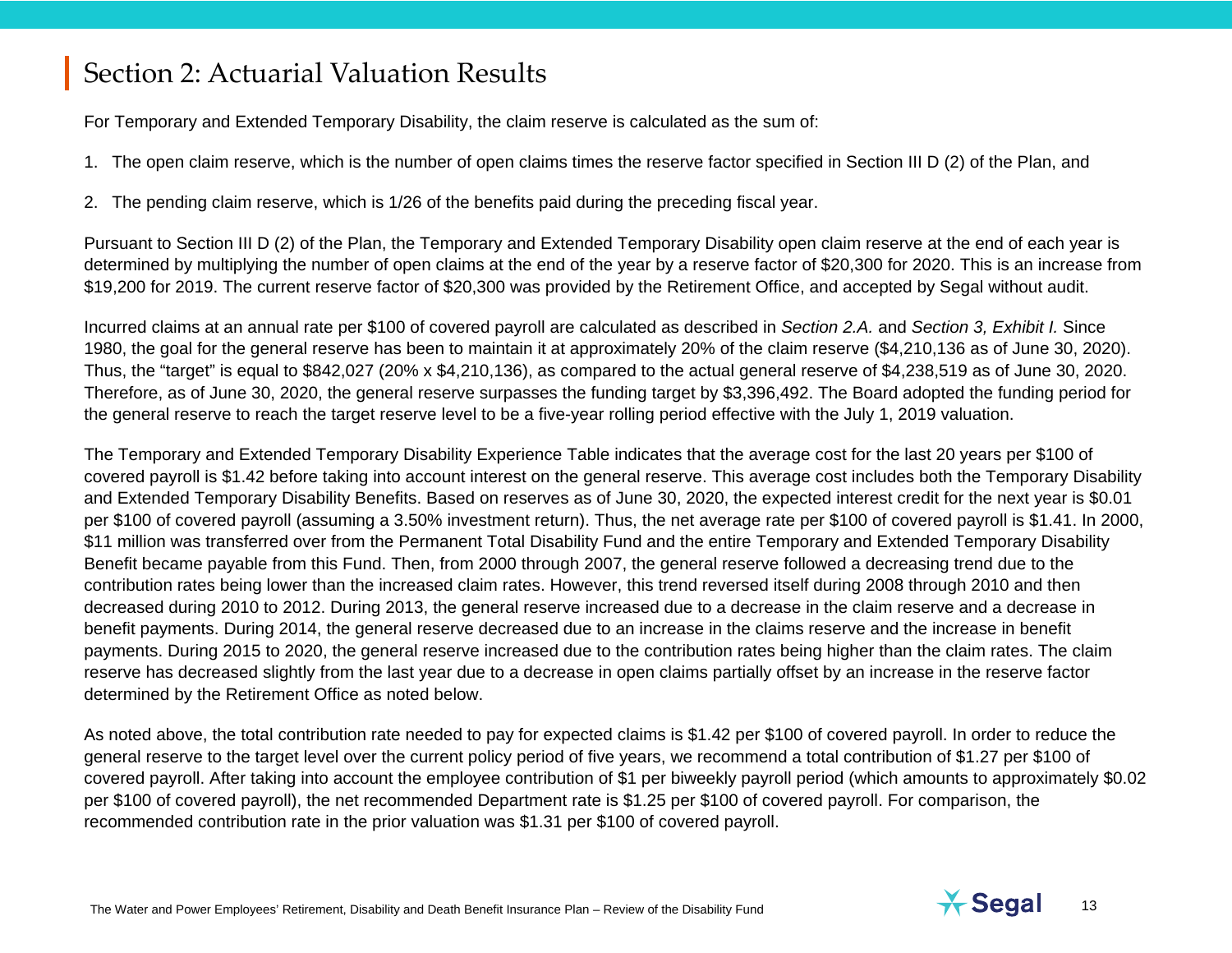## **C. Temporary and Extended Temporary Disability Experience Table**

|                           |                        |                      | <b>Claims and</b> | <b>Annual Rate of</b><br><b>Incurred Claims</b><br>and Expenses Per | <b>Cumulative Rate</b><br>of Incurred<br><b>Claims and</b><br><b>Expenses Per</b> |                        |
|---------------------------|------------------------|----------------------|-------------------|---------------------------------------------------------------------|-----------------------------------------------------------------------------------|------------------------|
|                           |                        | <b>Claims and</b>    | <b>Expenses</b>   | \$100 of Covered                                                    | \$100 of Covered                                                                  |                        |
| <b>Year Ended June 30</b> | <b>Covered Payroll</b> | <b>Expenses Paid</b> | <b>Incurred</b>   | <b>Payroll</b>                                                      | <b>Payroll</b>                                                                    | <b>General Reserve</b> |
| 1939                      | \$9,705,000            | \$33,138             | \$44,138          | \$0.45                                                              | \$0.45                                                                            | \$14,090               |
| 1940                      | 14,015,000             | 60,138               | 65,797            | 0.47                                                                | 0.46                                                                              | 45,061                 |
| 1941                      | 13,350,000             | 73,867               | 78,867            | 0.59                                                                | 0.51                                                                              | 70,323                 |
| 1942                      | 13,415,000             | 79,870               | 79,870            | 0.60                                                                | 0.53                                                                              | 95,090                 |
| 1943                      | 12,645,000             | 87,933               | 87,933            | 0.70                                                                | 0.56                                                                              | 89,351                 |
| 1944                      | 12,400,000             | 108,197              | 113,197           | 0.91                                                                | 0.62                                                                              | 56,753                 |
| 1945                      | 12,396,000             | 98,138               | 104,138           | 0.84                                                                | 0.65                                                                              | 33,189                 |
| 1946                      | 15,293,000             | 123,539              | 123,539           | 0.81                                                                | 0.68                                                                              | 9,056                  |
| 1947                      | 20,027,000             | 156,483              | 165,483           | 0.83                                                                | 0.70                                                                              | (8,741)                |
| 1948                      | 23,316,000             | 161,558              | 158,558           | 0.68                                                                | 0.70                                                                              | 61,194                 |
| 1949                      | 27,386,000             | 157,975              | 155,975           | 0.57                                                                | 0.68                                                                              | 173,506                |
| 1950                      | 30,105,000             | 163,475              | 175,476           | 0.58                                                                | 0.66                                                                              | 293,063                |
| 1951                      | 30,130,000             | 180,286              | 177,286           | 0.59                                                                | 0.65                                                                              | 411,057                |
| 1952                      | 37,792,000             | 204,381              | 208,381           | 0.55                                                                | 0.64                                                                              | 573,038                |
| 1953                      | 40,678,000             | 228,354              | 262,354           | 0.64                                                                | 0.64                                                                              | 757,895                |
| 1954                      | 44,915,000             | 255,289              | 244,289           | 0.54                                                                | 0.63                                                                              | 892,666                |
| 1955                      | 50,632,000             | 241,898              | 215,898           | 0.43                                                                | 0.60                                                                              | 1,102,717              |
| 1956                      | 53,988,000             | 244,824              | 242,824           | 0.45                                                                | 0.59                                                                              | 1,317,674              |
| 1957                      | 56,225,000             | 268,883              | 280,883           | 0.50                                                                | 0.58                                                                              | 1,419,437              |
| 1958                      | 63,087,000             | 286,924              | 291,924           | 0.46                                                                | 0.56                                                                              | 1,557,783              |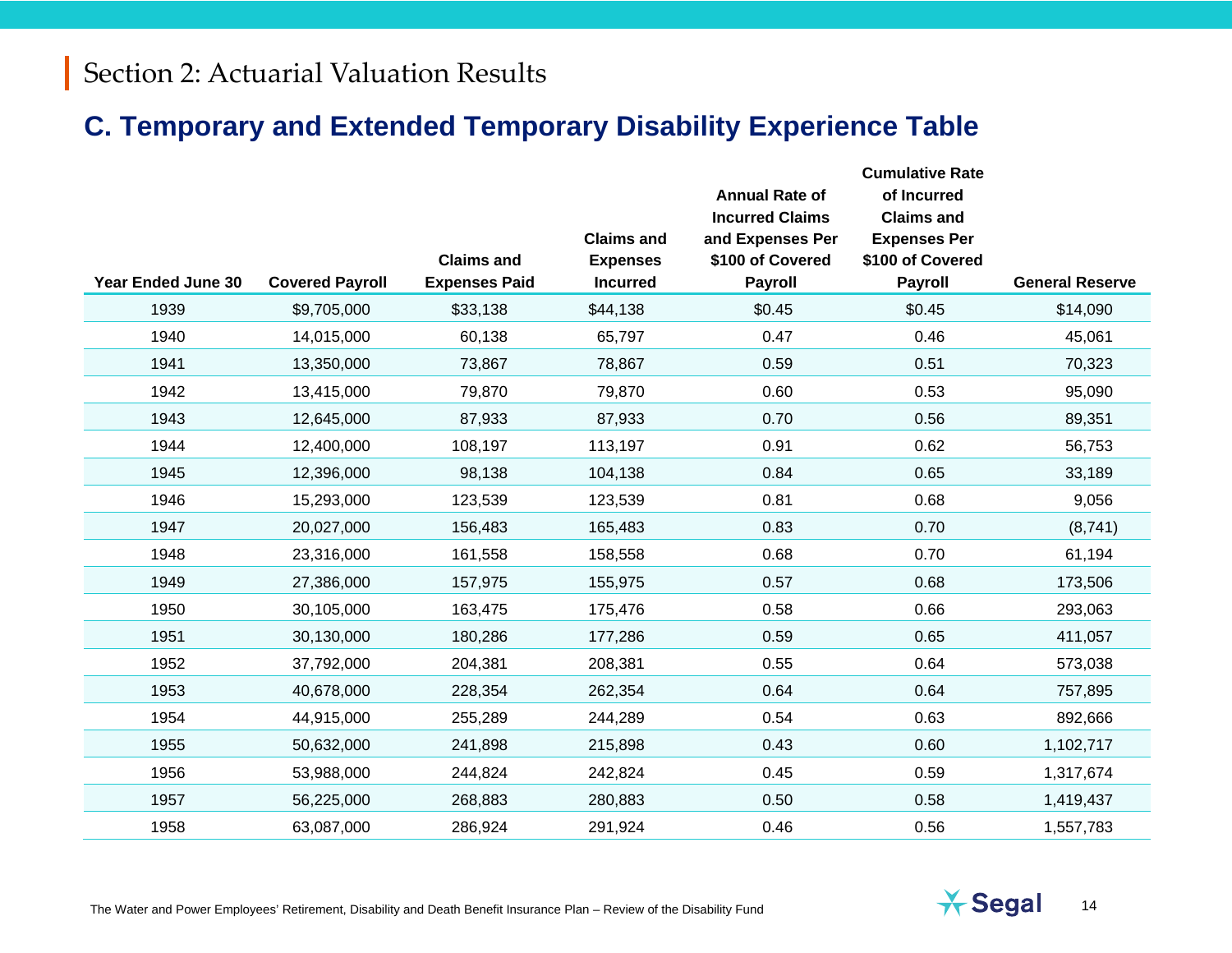## **C. Temporary and Extended Temporary Disability Experience Table (continued)**

|                           |                        |                      |                   | <b>Annual Rate of</b>                      | <b>Cumulative Rate</b><br>of Incurred    |                        |
|---------------------------|------------------------|----------------------|-------------------|--------------------------------------------|------------------------------------------|------------------------|
|                           |                        |                      | <b>Claims and</b> | <b>Incurred Claims</b><br>and Expenses Per | <b>Claims and</b><br><b>Expenses Per</b> |                        |
|                           |                        | <b>Claims and</b>    | <b>Expenses</b>   | \$100 of Covered                           | \$100 of Covered                         |                        |
| <b>Year Ended June 30</b> | <b>Covered Payroll</b> | <b>Expenses Paid</b> | <b>Incurred</b>   | <b>Payroll</b>                             | <b>Payroll</b>                           | <b>General Reserve</b> |
| 1959                      | \$65,930,000           | \$368,644            | \$414,644         | \$0.63                                     | \$0.57                                   | \$1,578,671            |
| 1960                      | 65,993,000             | 388,060              | 305,260           | 0.46                                       | 0.56                                     | 1,628,091              |
| 1961                      | 68,055,000             | 381,033              | 380,833           | 0.56                                       | 0.56                                     | 1,611,264              |
| 1962                      | 73,192,000             | 393,013              | 404,413           | 0.55                                       | 0.56                                     | 1,593,485              |
| 1963                      | 78,546,000             | 500,671              | 512,371           | 0.65                                       | 0.57                                     | 1,491,219              |
| 1964                      | 83,672,000             | 562,565              | 518,765           | 0.62                                       | 0.57                                     | 1,401,956              |
| 1965                      | 87,976,000             | 536,280              | 543,480           | 0.62                                       | 0.58                                     | 1,304,304              |
| 1966                      | 92,885,000             | 554,020              | 548,920           | 0.59                                       | 0.58                                     | 1,220,641              |
| 1967                      | 98,253,000             | 566,985              | 580,185           | 0.59                                       | 0.58                                     | 1,127,344              |
| 1968                      | 103,283,000            | 634,571              | 633,871           | 0.61                                       | 0.58                                     | 999,592                |
| 1969                      | 111,396,000            | 704,242              | 703,542           | 0.63                                       | 0.58                                     | 833,701                |
| 1970                      | 121,866,000            | 767,820              | 775,170           | 0.64                                       | 0.59                                     | 637,461                |
| 1971                      | 131,730,000            | 889,228              | 897,478           | 0.68                                       | 0.59                                     | 354,292                |
| 1972                      | 140,154,000            | 859,374              | 864,575           | 0.62                                       | 0.60                                     | 132,771                |
| 1973                      | 143,834,000            | 1,011,796            | 1,034,196         | 0.72                                       | 0.61                                     | (253, 712)             |
| 1974                      | 146,962,000            | 1,140,512            | 1,175,512         | 0.80                                       | 0.62                                     | (483, 644)             |
| 1975                      | 156,628,000            | 1,190,786            | 1,206,236         | 0.77                                       | 0.63                                     | (702, 745)             |
| 1976                      | 163,951,000            | 1,304,122            | 1,325,572         | 0.81                                       | 0.64                                     | (852, 027)             |
| 1977                      | 165,258,000            | 1,300,411            | 1,312,161         | 0.79                                       | 0.65                                     | (959, 819)             |
| 1978                      | 172,256,000            | 1,404,379            | 1,393,979         | 0.81                                       | 0.66                                     | (1, 103, 713)          |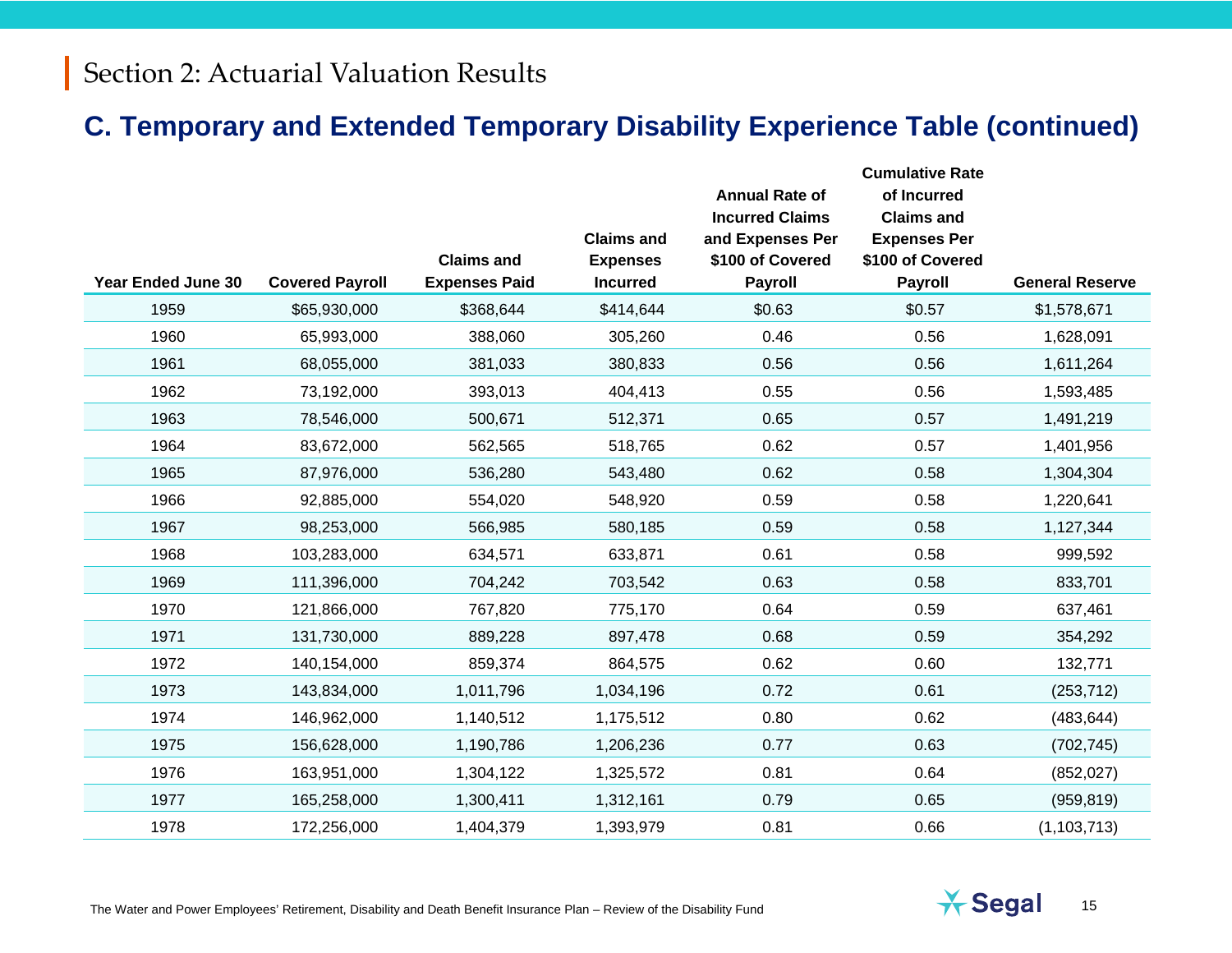## **C. Temporary and Extended Temporary Disability Experience Table (continued)**

|                           |                        |                      | <b>Claims and</b> | <b>Annual Rate of</b><br><b>Incurred Claims</b> | <b>Cumulative Rate</b><br>of Incurred<br><b>Claims and</b> |                        |
|---------------------------|------------------------|----------------------|-------------------|-------------------------------------------------|------------------------------------------------------------|------------------------|
|                           |                        | <b>Claims and</b>    | <b>Expenses</b>   | and Expenses Per<br>\$100 of Covered            | <b>Expenses Per</b><br>\$100 of Covered                    |                        |
| <b>Year Ended June 30</b> | <b>Covered Payroll</b> | <b>Expenses Paid</b> | <b>Incurred</b>   | <b>Payroll</b>                                  | <b>Payroll</b>                                             | <b>General Reserve</b> |
| 1979                      | \$177,648,000          | \$1,378,601          | \$1,410,042       | \$0.79                                          | \$0.67                                                     | (\$107,066)            |
| 1980                      | 175,962,000            | 1,400,805            | 1,350,503         | 0.77                                            | 0.67                                                       | (132, 312)             |
| 1981                      | 202,902,000            | 1,496,480            | 1,514,388         | 0.75                                            | 0.68                                                       | 64,895                 |
| 1982                      | 245,734,000            | 1,394,848            | 1,438,322         | 0.59                                            | 0.67                                                       | 505,214                |
| 1983                      | 274,644,000            | 1,687,704            | 1,678,899         | 0.61                                            | 0.67                                                       | 957,656                |
| 1984                      | 288,311,000            | 1,789,909            | 1,864,263         | 0.65                                            | 0.67                                                       | 1,370,865              |
| 1985                      | 310,359,000            | 1,975,135            | 1,977,432         | 0.64                                            | 0.66                                                       | 1,875,475              |
| 1986                      | 327,365,000            | 2,210,661            | 2,251,124         | 0.69                                            | 0.67                                                       | 2,157,948              |
| 1987                      | 360,065,000            | 1,969,935            | 2,005,236         | 0.56                                            | 0.66                                                       | 2,728,701              |
| 1988                      | 400,537,000            | 2,290,491            | 2,260,068         | 0.56                                            | 0.65                                                       | 3,348,749              |
| 1989                      | 394,086,000            | 2,261,337            | 2,248,205         | 0.57                                            | $0.64*$                                                    | 3,849,928              |
| 1990                      | 411,248,000            | 2,171,299            | 2,160,636         | 0.53                                            | $0.62*$                                                    | 4,580,470              |
| 1991                      | 402,648,000            | 2,233,586            | 2,194,051         | 0.54                                            | $0.59*$                                                    | 5,286,005              |
| 1992                      | 475,252,000            | 2,354,177            | 2,375,545         | 0.50                                            | $0.59*$                                                    | 6,298,902              |
| 1993                      | 464,000,000            | 2,348,727            | 2,373,719         | 0.51                                            | $0.58*$                                                    | 6,888,804              |
| 1994                      | 470,000,000            | 2,516,640            | 2,567,498         | 0.55                                            | $0.57*$                                                    | 6,709,671              |
| 1995                      | 450,713,000            | 2,964,258            | 2,933,789         | 0.65                                            | $0.57*$                                                    | 5,845,370              |
| 1996                      | 441,956,000            | 2,225,030            | 2,076,306         | 0.47                                            | $0.54*$                                                    | 5,593,988              |
| 1997                      | 472,678,000            | 2,019,565            | 2,016,440         | 0.43                                            | $0.53*$                                                    | 5,286,560              |
| 1998                      | 417,262,000            | 2,416,341            | 2,473,601         | 0.59                                            | $0.53*$                                                    | 4,210,250              |

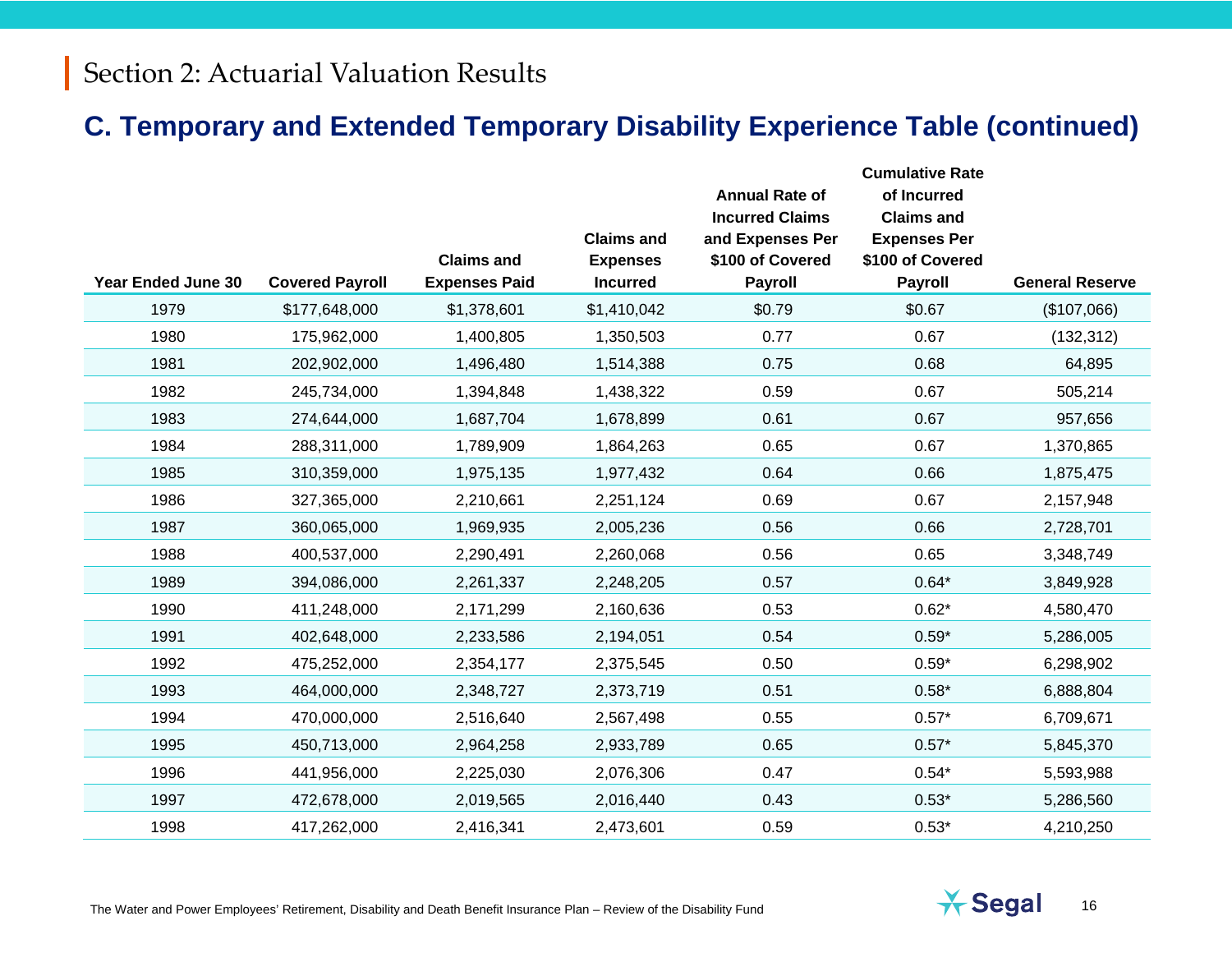## **C. Temporary and Extended Temporary Disability Experience Table (continued)**

|                           |                        |                      |                   | <b>Annual Rate of</b><br><b>Incurred Claims</b> | <b>Cumulative Rate</b><br>of Incurred<br><b>Claims and</b> |                        |
|---------------------------|------------------------|----------------------|-------------------|-------------------------------------------------|------------------------------------------------------------|------------------------|
|                           |                        |                      | <b>Claims and</b> | and Expenses Per                                | <b>Expenses Per</b>                                        |                        |
|                           |                        | <b>Claims and</b>    | <b>Expenses</b>   | \$100 of Covered                                | \$100 of Covered                                           |                        |
| <b>Year Ended June 30</b> | <b>Covered Payroll</b> | <b>Expenses Paid</b> | <b>Incurred</b>   | <b>Payroll</b>                                  | <b>Payroll</b>                                             | <b>General Reserve</b> |
| 1999                      | \$355,148,948          | \$1,858,677          | \$2,016,329       | \$0.57                                          | $$0.53*$                                                   | \$3,371,035            |
| 2000                      | 369,509,233            | 4,682,621            | 4,809,494         | 1.30                                            | $1.30**$                                                   | 13,339,138***          |
| 2001                      | 403,265,472            | 4,211,036            | 4,426,638         | 1.10                                            | $1.20**$                                                   | 11,141,509             |
| 2002                      | 430,397,884            | 4,584,284            | 4,528,640         | 1.05                                            | $1.15***$                                                  | 9,999,795              |
| 2003                      | 472,432,303            | 5,306,242            | 5,388,510         | 1.14                                            | $1.15***$                                                  | 8,353,541              |
| 2004                      | 522,227,280            | 6,210,253            | 6,246,423         | 1.20                                            | $1.16***$                                                  | 5,966,023              |
| 2005                      | 554,839,816            | 7,298,197            | 7,480,641         | 1.35                                            | $1.19**$                                                   | 2,715,895              |
| 2006                      | 574,315,572            | 8,897,820            | 9,028,144         | 1.57                                            | $1.24***$                                                  | (2,009,091)            |
| 2007                      | 604,514,525            | 9,502,988            | 9,556,168         | 1.58                                            | $1.29**$                                                   | (4,328,285)            |
| 2008                      | 623,634,208            | 9,578,292            | 9,540,484         | 1.53                                            | $1.31**$                                                   | (1, 103, 230)          |
| 2009                      | 696,704,083            | 8,889,938            | 9,337,463         | 1.34                                            | $1.32**$                                                   | 2,719,985              |
| 2010                      | 767,912,436            | 10,947,771           | 11,262,418        | 1.47                                            | $1.33**$                                                   | 3,006,739              |
| 2011                      | 791,760,493            | 11,720,424           | 13,268,642        | 1.68                                            | $1.36**$                                                   | 421,664                |
| 2012                      | 805,607,436            | 12,469,833           | 13,051,706        | 1.62                                            | $1.38**$                                                   | (1, 243, 338)          |
| 2013                      | 817,421,028            | 12,130,514           | 11,770,414        | 1.44                                            | $1.38**$                                                   | (538,036)              |
| 2014                      | 819,923,866            | 14, 171, 121         | 14,648,006        | 1.79                                            | $1.41***$                                                  | (2,476,726)            |
| 2015                      | 839,213,254            | 13,158,645           | 13,500,304        | 1.61                                            | $1.42**$                                                   | (2,270,074)            |
| 2016                      | 861,818,854            | 12,614,416           | 12,573,684        | 1.46                                            | $1.43**$                                                   | 19,712                 |
| 2017                      | 892,332,196            | 13,251,004           | 13,616,488        | 1.53                                            | $1.43**$                                                   | 1,003,421              |
| 2018                      | 953,635,670            | 13,368,674           | 13,390,600        | 1.40                                            | $1.43**$                                                   | 2,118,648              |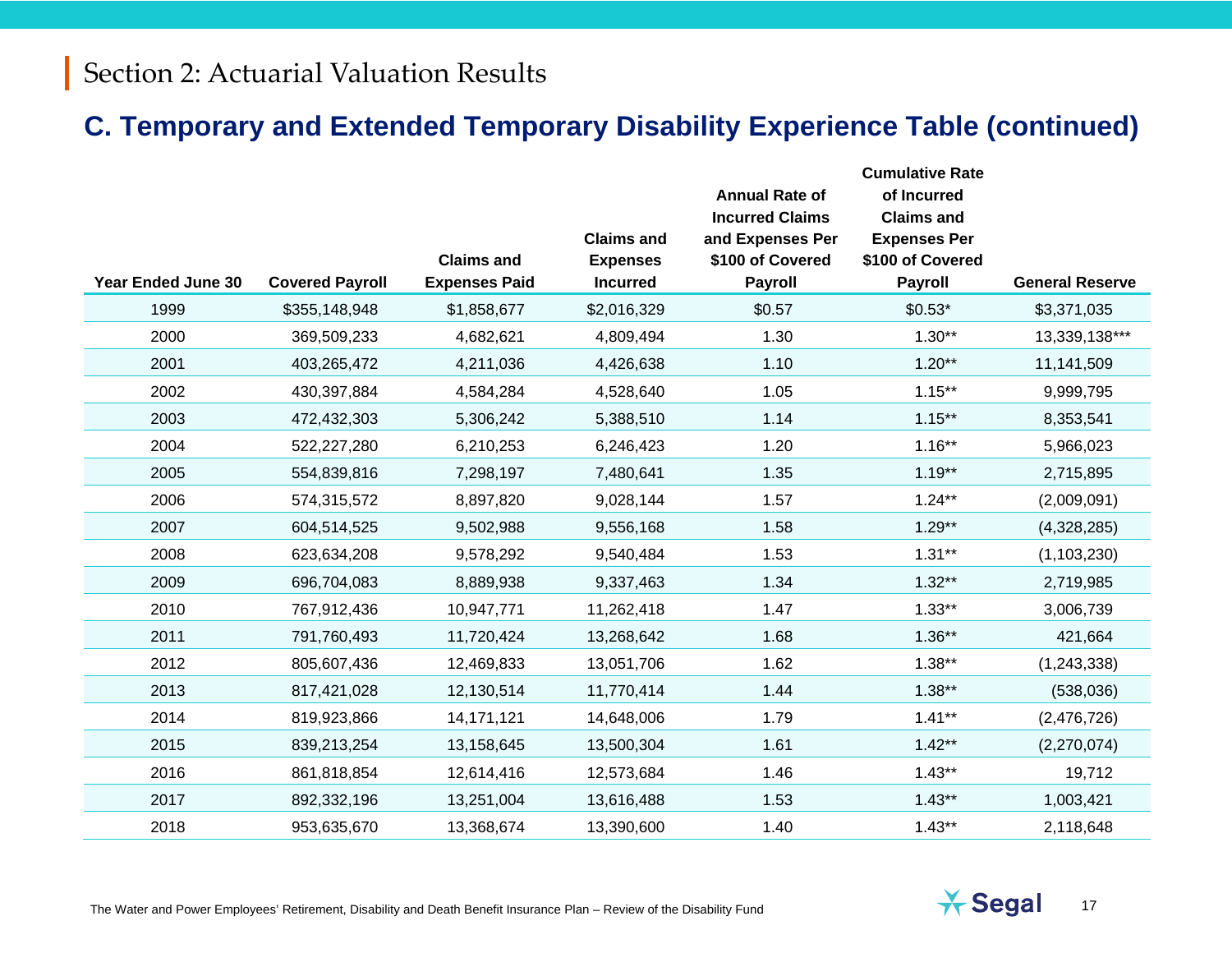# **C. Temporary and Extended Temporary Disability Experience Table (continued)**

| <b>Year Ended June 30</b> | <b>Covered Payroll</b> | <b>Claims and</b><br><b>Expenses Paid</b> | <b>Claims and</b><br><b>Expenses</b><br><b>Incurred</b> | <b>Annual Rate of</b><br><b>Incurred Claims</b><br>and Expenses Per<br>\$100 of Covered<br><b>Payroll</b> | <b>Cumulative Rate</b><br>of Incurred<br><b>Claims and</b><br><b>Expenses Per</b><br>\$100 of Covered<br><b>Payroll</b> | <b>General Reserve</b> |
|---------------------------|------------------------|-------------------------------------------|---------------------------------------------------------|-----------------------------------------------------------------------------------------------------------|-------------------------------------------------------------------------------------------------------------------------|------------------------|
| 2019                      | \$1,028,212,002        | \$13,673,983                              | \$13,934,525                                            | \$1.36                                                                                                    | $$1.43**$                                                                                                               | \$2,883,277            |
| 2020                      | ,130,066,141           | 14,987,328                                | 14,025,141                                              | 1.24                                                                                                      | $1.42**$                                                                                                                | 4,238,519              |

Average of ten most recent rates prior to the addition of the entire Temporary and Extended Temporary Disability Benefit.

\*\* Average of rates after addition of the entire Temporary and Extended Temporary Disability Benefits. Starting in 2019, average of rates for last 20 years.

\*\*\* In 2000, \$11 million was transferred from the Permanent Total Disability Fund. Starting in 2000, the entire Temporary and Extended Temporary Disability Benefit became payable from this Fund.

Note: Starting in 1987, expenses are not included.

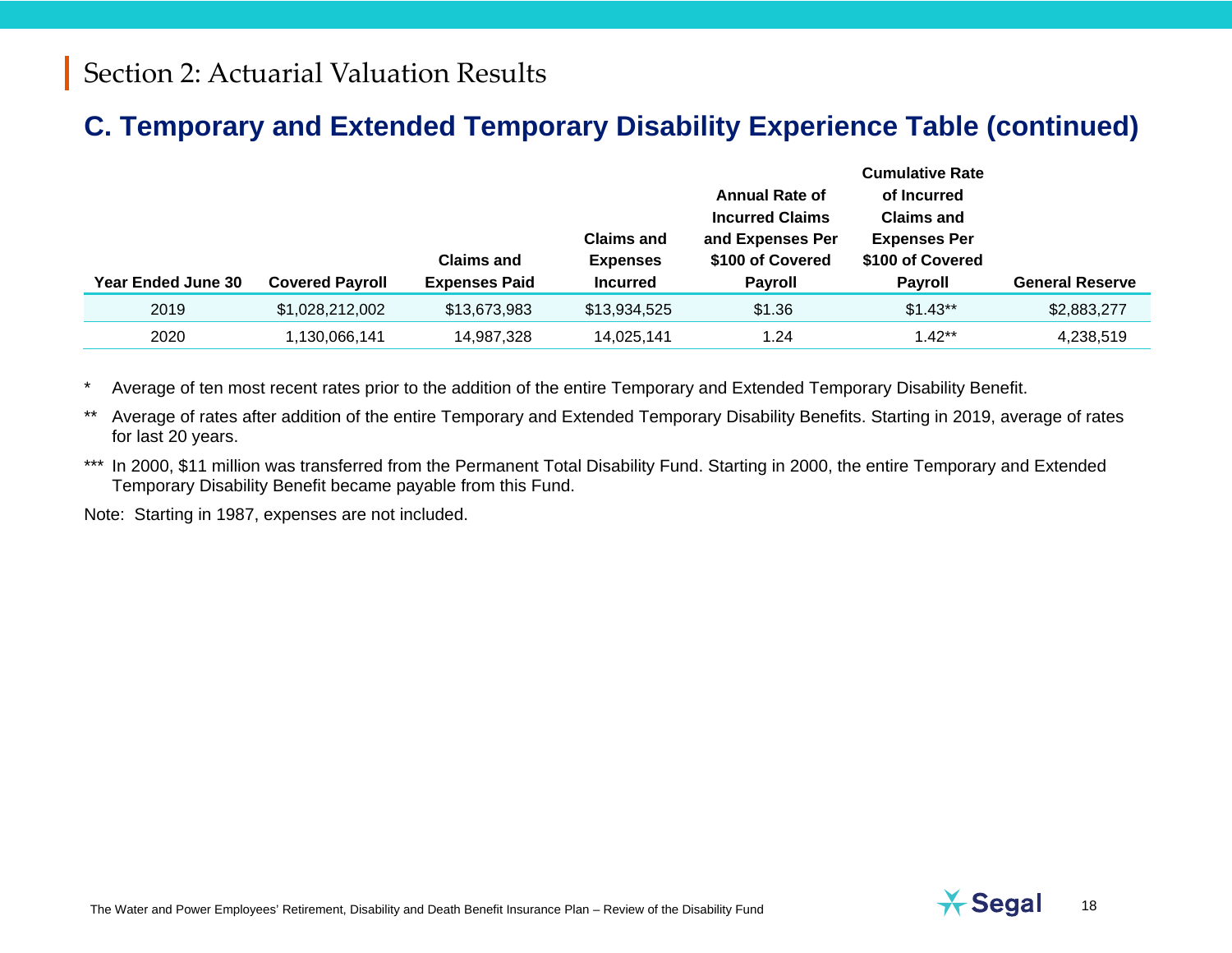## **D. Permanent Total Disability Benefits**

Permanent Total Disability Benefits may commence as early as the thirteenth month of disability or as late as the twenty-fifth month, depending on the member's condition and Extended Temporary Disability Coverage. The monthly benefit is an amount equal to 40% of the member's compensation. Cost-of-living benefits, with a 3% maximum increase per year (similar to those provided to service retirees), were adopted as of April 1, 1970. The table below shows a history of the contribution rates for the Permanent Total Disability Benefits. The table on page 21 summarizes the cost of Permanent Total Disability Benefits from inception of the Plan to June 30, 2020.

#### Chart 4 – Rates of Contribution Per \$100 of Compensation for Permanent Total Disability Benefits

|               | <b>Rates Per \$100 of Compensation</b> |                      |              |  |  |  |
|---------------|----------------------------------------|----------------------|--------------|--|--|--|
| As of June 30 | <b>By Member</b>                       | <b>By Department</b> | <b>Total</b> |  |  |  |
| $1938 - 1942$ | \$0.62                                 | \$0.41               | \$1.03       |  |  |  |
| $1942 - 1947$ | 0.52                                   | 0.34                 | 0.86         |  |  |  |
| $1947 - 1953$ | 0.62                                   | 0.41                 | 1.03         |  |  |  |
| $1953 - 1956$ | 0.52                                   | 0.34                 | 0.86         |  |  |  |
| $1956 - 1959$ | 0.36                                   | 0.24                 | 0.60         |  |  |  |
| $1959 - 1969$ | 0.21                                   | 0.14                 | 0.35         |  |  |  |
| $1969 - 1973$ | 0.12                                   | 0.08                 | 0.20         |  |  |  |
| $1973 - 1975$ | 0.24                                   | 0.16                 | 0.40         |  |  |  |
| $1975 - 1980$ | 0.36                                   | 0.24                 | 0.60         |  |  |  |
| $1980 - 1981$ | $\star$                                | $\star$              | 0.60         |  |  |  |
| $1981 - 1987$ | $\star$                                | $\star$              | 0.55         |  |  |  |
| $1987 - 1992$ | $\star$                                | $\star$              | 0.25         |  |  |  |
| 1992-1998     | $\star$                                | $\star$              | 0.05         |  |  |  |
| 1998-2020     | $\star$                                | 0.00                 | $\star$      |  |  |  |

From January 1980 to January 1984, employees paid \$1 per month and the Department paid the balance of the total rate. As of January 1984, the employee amount was increased to \$1 per biweekly payroll period.

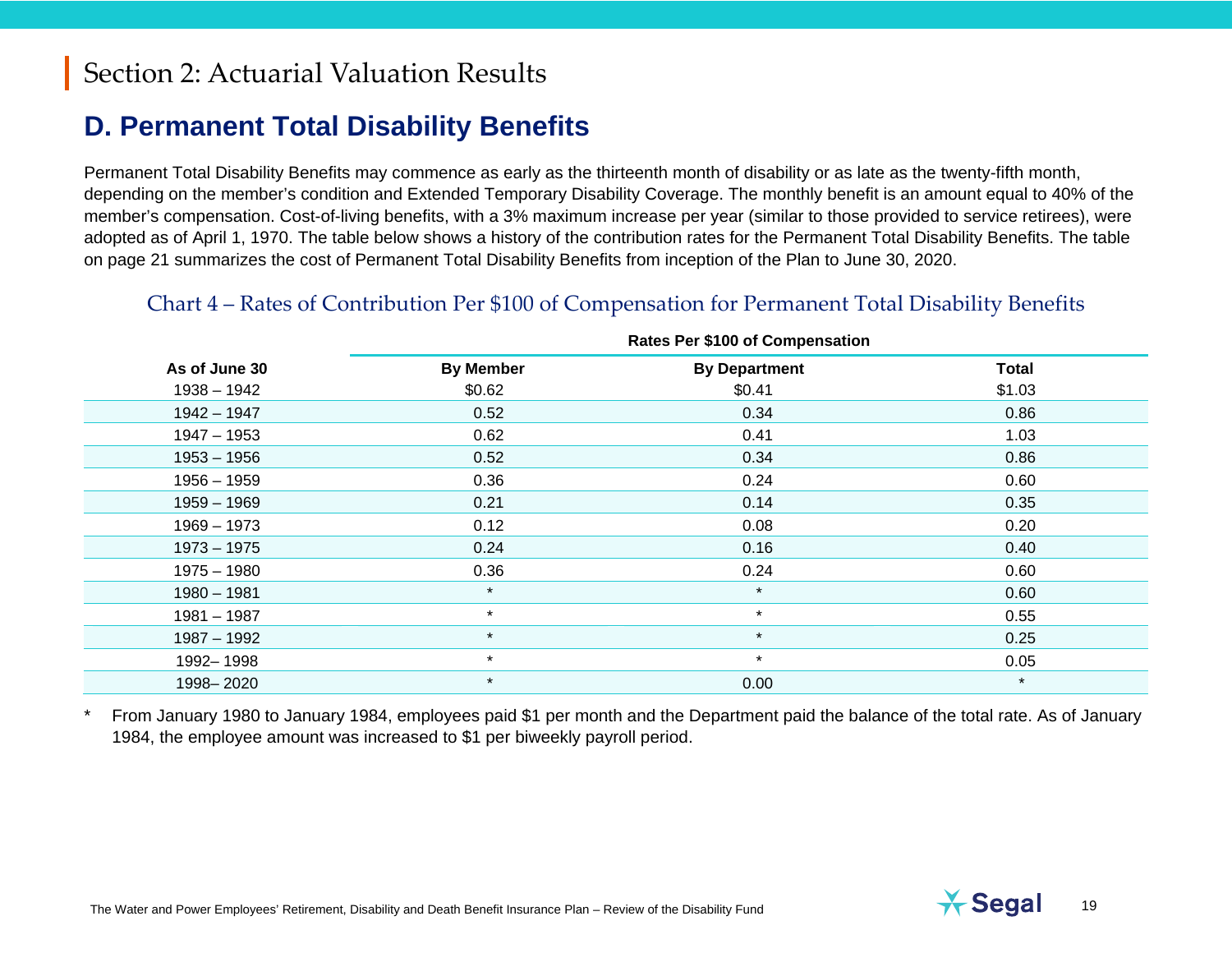For Permanent Total Disability Benefit, the claim reserve is calculated as the sum of:

- 1. The open (or reported) claim reserve, which is the present value of future disability benefits for open claims, and
- <span id="page-19-0"></span>2. The pending claim reserve, which is the contributions made during the fiscal year.

The rate of interest used by the Board in the present value calculation is 3.50%. Beginning in 1983, the present value calculation also reflects 3% cost-of-living increases. The incurred claims and the annual experience rate per \$100 of covered payroll were calculated as described in *Section 2.A.* and *Section 3, Exhibit III*. The current goal for the general reserve is that it be maintained at approximately 20% of the claim reserve (\$12,330,139 as of June 30, 2020).

For several years, the Permanent Total Disability Experience Table has shown a downward trend in the annual cost per \$100 of covered payroll. In 1983, the claim cost returned to earlier levels, but this was artificially high due to the change in reflecting cost-of-living increases. It appears that the Fund has reached a somewhat stable cumulative rate of claim costs, although year-by-year costs are still fluctuating.

As of June 30, 2020, the general reserve for Permanent Total Disability is \$20,594,416. This is much larger than the amount needed to meet the 2020 goal for the reserve, which is \$2,466,028 (20% x \$12,330,139). Also, it should be noted that expected interest on the general reserve (which amounts to \$720,805, or \$0.06 per \$100 of covered payroll, based on the reserve as of June 30, 2020 and 3.50% interest) is not reflected in the annual rate shown in the experience table.

If no expected interest on the general reserve had been taken into account, the average annual rate of contribution would have been \$0.26 per \$100 of covered payroll over the last 20 years, and the annual rate of contribution as of June 30, 2020 would have been \$0.14 per \$100 of covered payroll. The expected interest on the reserves (\$0.06 per \$100 of covered payroll) would reduce the \$0.26 per \$100 of payroll and \$0.14 per \$100 of payroll contribution rates to \$0.20 and \$0.08, respectively.

The general reserve is so large that interest alone is expected to be enough to pay a significant portion of the claims for many years to come. Thus, we recommend that the Board maintain the Department contribution of zero cents per \$100 of covered compensation so that the general reserve can be reduced closer to its target level over time.

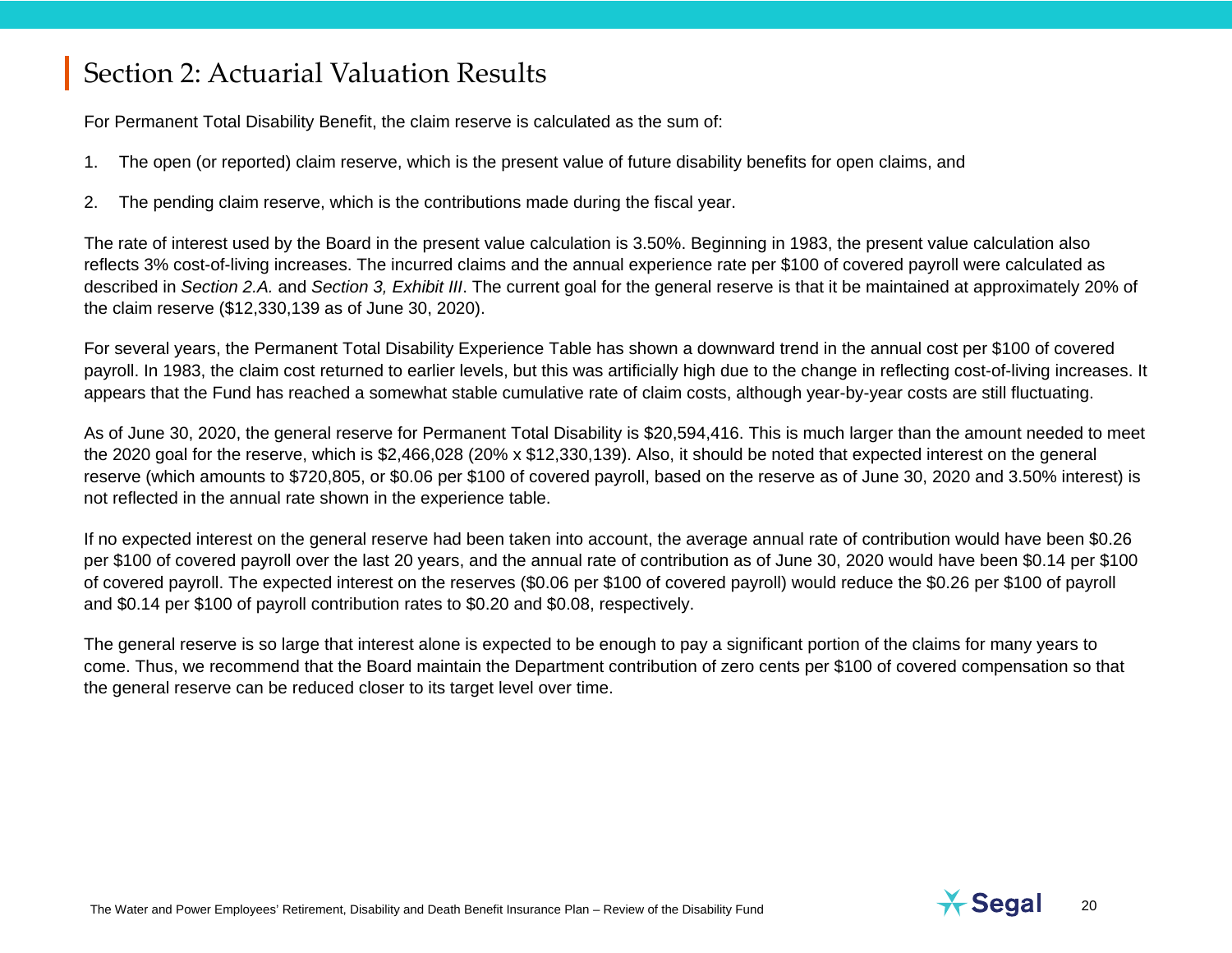## **E. Permanent Total Disability Experience Table**

| <b>Year Ended June 30</b> | <b>Covered Payroll</b> | <b>Claims and</b><br><b>Expenses Paid</b> | <b>Claims and</b><br><b>Expenses</b><br>Incurred* | <b>Annual Rate of</b><br><b>Incurred Claims</b><br>and Expenses Per<br>\$100 of Covered<br>Payroll* | <b>Cumulative Rate</b><br>of Incurred<br><b>Claims and</b><br><b>Expenses Per</b><br>\$100 of Covered<br><b>Payroll</b> | <b>General Reserve</b> |
|---------------------------|------------------------|-------------------------------------------|---------------------------------------------------|-----------------------------------------------------------------------------------------------------|-------------------------------------------------------------------------------------------------------------------------|------------------------|
| 1939                      | \$9,742,000            | \$3,711                                   | \$87,711                                          | \$0.90                                                                                              | \$0.90                                                                                                                  | \$13,604               |
| 1940                      | 13,989,000             | 21,342                                    | 103,588                                           | 0.74                                                                                                | 0.81                                                                                                                    | 56,344                 |
| 1941                      | 13,266,000             | 24,788                                    | 74,936                                            | 0.56                                                                                                | 0.72                                                                                                                    | 122,383                |
| 1942                      | 13,306,000             | 32,566                                    | 91,896                                            | 0.69                                                                                                | 0.71                                                                                                                    | 175,539                |
| 1943                      | 12,574,000             | 43,318                                    | 74,067                                            | 0.59                                                                                                | 0.69                                                                                                                    | 219,667                |
| 1944                      | 12,319,000             | 58,699                                    | 83,340                                            | 0.68                                                                                                | 0.69                                                                                                                    | 252,063                |
| 1945                      | 12,309,000             | 85,014                                    | 146,059                                           | 1.19                                                                                                | 0.76                                                                                                                    | 218,072                |
| 1946                      | 15,152,000             | 89,721                                    | 241,219                                           | 1.59                                                                                                | 0.88                                                                                                                    | 111,847                |
| 1947                      | 19,836,000             | 109,058                                   | 270,398                                           | 1.36                                                                                                | 0.96                                                                                                                    | 18,764                 |
| 1948                      | 23,235,000             | 120,837                                   | 175,320                                           | 0.75                                                                                                | 0.93                                                                                                                    | 80,980                 |
| 1949                      | 27,275,000             | 136,224                                   | 133,200                                           | 0.49                                                                                                | 0.86                                                                                                                    | 233,675                |
| 1950                      | 29,974,000             | 138,210                                   | 96,082                                            | 0.32                                                                                                | 0.78                                                                                                                    | 458,989                |
| 1951                      | 29,990,000             | 135,367                                   | 144,943                                           | 0.48                                                                                                | 0.74                                                                                                                    | 632,438                |
| 1952                      | 37,565,000             | 134,551                                   | 11,043                                            | 0.03                                                                                                | 0.64                                                                                                                    | 1,044,175              |
| 1953                      | 40,464,000             | 156,803                                   | 403,365                                           | 1.00                                                                                                | 0.76                                                                                                                    | 1,055,235              |
| 1954                      | 44,971,000             | 184,131                                   | 166,033                                           | 0.37                                                                                                | 0.64                                                                                                                    | 1,316,150              |
| 1955                      | 49,389,000             | 192,397                                   | 234,939                                           | 0.48                                                                                                | 0.62                                                                                                                    | 1,547,758              |
| 1956                      | 50,836,000             | 179,587                                   | 14,956                                            | 0.03                                                                                                | 0.56                                                                                                                    | 2,021,772              |
| 1957                      | 52,720,000             | 180,814                                   | 249,641                                           | 0.47                                                                                                | 0.55                                                                                                                    | 2,157,769              |
| 1958                      | 58,829,000             | 152,089                                   | 33,695                                            | 0.06                                                                                                | 0.50                                                                                                                    | 2,560,220              |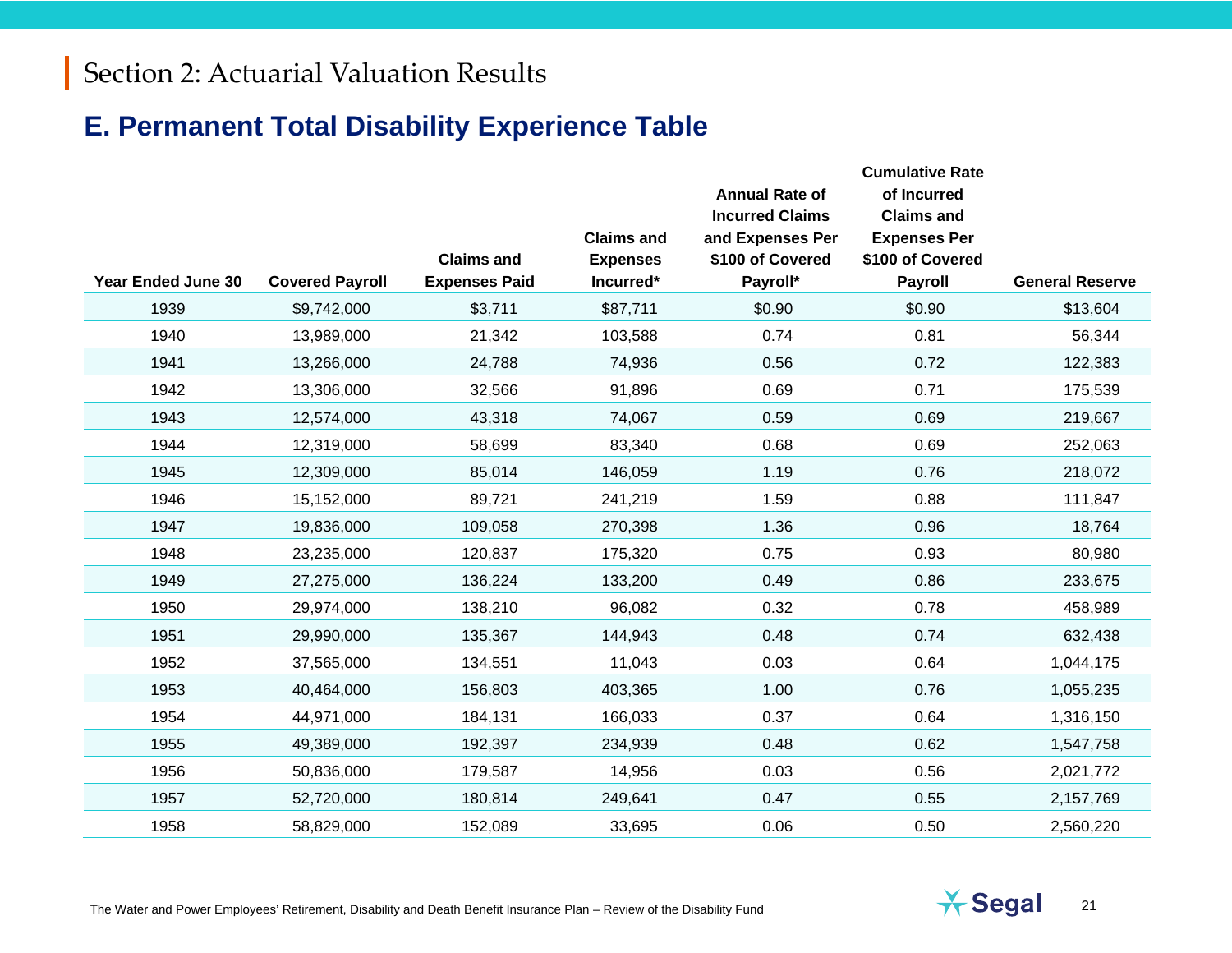## **E. Permanent Total Disability Experience Table (continued)**

| <b>Year Ended June 30</b> | <b>Covered Payroll</b> | <b>Claims and</b><br><b>Expenses Paid</b> | <b>Claims and</b><br><b>Expenses</b><br>Incurred* | <b>Annual Rate of</b><br><b>Incurred Claims</b><br>and Expenses Per<br>\$100 of Covered<br>Payroll* | <b>Cumulative Rate</b><br>of Incurred<br><b>Claims and</b><br><b>Expenses Per</b><br>\$100 of Covered<br><b>Payroll</b> | <b>General Reserve</b> |
|---------------------------|------------------------|-------------------------------------------|---------------------------------------------------|-----------------------------------------------------------------------------------------------------|-------------------------------------------------------------------------------------------------------------------------|------------------------|
| 1959                      | \$61,495,000           | \$146,785                                 | \$381,672                                         | \$0.62                                                                                              | \$0.51                                                                                                                  | \$2,615,720            |
| 1960                      | 64,964,000             | 187,826                                   | 367,442                                           | 0.57                                                                                                | 0.52                                                                                                                    | 2,572,558              |
| 1961                      | 67,012,000             | 216,655                                   | 509,906                                           | 0.76                                                                                                | 0.54                                                                                                                    | 2,394,036              |
| 1962                      | 71,708,000             | 230,601                                   | 205,588                                           | 0.29                                                                                                | 0.52                                                                                                                    | 2,526,768              |
| 1963                      | 77,236,000             | 227,517                                   | 327,404                                           | 0.42                                                                                                | 0.51                                                                                                                    | 2,560,680              |
| 1964                      | 82,455,000             | 240,242                                   | 319,583                                           | 0.39                                                                                                | 0.50                                                                                                                    | 2,624,717              |
| 1965                      | 86,833,000             | 248,687                                   | 291,596                                           | 0.34                                                                                                | 0.48                                                                                                                    | 2,736,710              |
| 1966                      | 91,488,000             | 277,855                                   | 395,424                                           | 0.43                                                                                                | 0.48                                                                                                                    | 2,763,324              |
| 1967                      | 96,225,000             | 286,761                                   | 202,661                                           | 0.21                                                                                                | 0.46                                                                                                                    | 3,009,729              |
| 1968                      | 101,556,000            | 298,893                                   | 401,943                                           | 0.40                                                                                                | 0.46                                                                                                                    | 3,079,294              |
| 1969                      | 109,554,000            | 334,656                                   | 731,158                                           | 0.67                                                                                                | 0.47                                                                                                                    | 2,840,069              |
| 1970                      | 120,246,000            | 374,358                                   | 729,926                                           | 0.61                                                                                                | 0.48                                                                                                                    | 2,446,761              |
| 1971                      | 130,096,000            | 376,744                                   | 245,854                                           | 0.19                                                                                                | 0.46                                                                                                                    | 2,561,379              |
| 1972                      | 138,857,000            | 446,816                                   | 1,012,405                                         | 0.73                                                                                                | 0.48                                                                                                                    | 1,902,860              |
| 1973                      | 143,308,000            | 502,274                                   | 930,350                                           | 0.65                                                                                                | 0.49                                                                                                                    | 1,283,193              |
| 1974                      | 146,886,000            | 582,628                                   | 1,244,725                                         | 0.85                                                                                                | 0.52                                                                                                                    | 651,223                |
| 1975                      | 156,760,000            | 682,830                                   | 1,483,906                                         | 0.95                                                                                                | 0.54                                                                                                                    | (214, 183)             |
| 1976                      | 164,183,000            | 761,200                                   | 1,332,986                                         | 0.81                                                                                                | 0.56                                                                                                                    | (644, 432)             |
| 1977                      | 165,224,000            | 867,586                                   | 1,629,326                                         | 0.99                                                                                                | 0.59                                                                                                                    | (1,348,628)            |
| 1978                      | 171,767,000            | 920,799                                   | 1,042,386                                         | 0.61                                                                                                | 0.59                                                                                                                    | (1,432,449)            |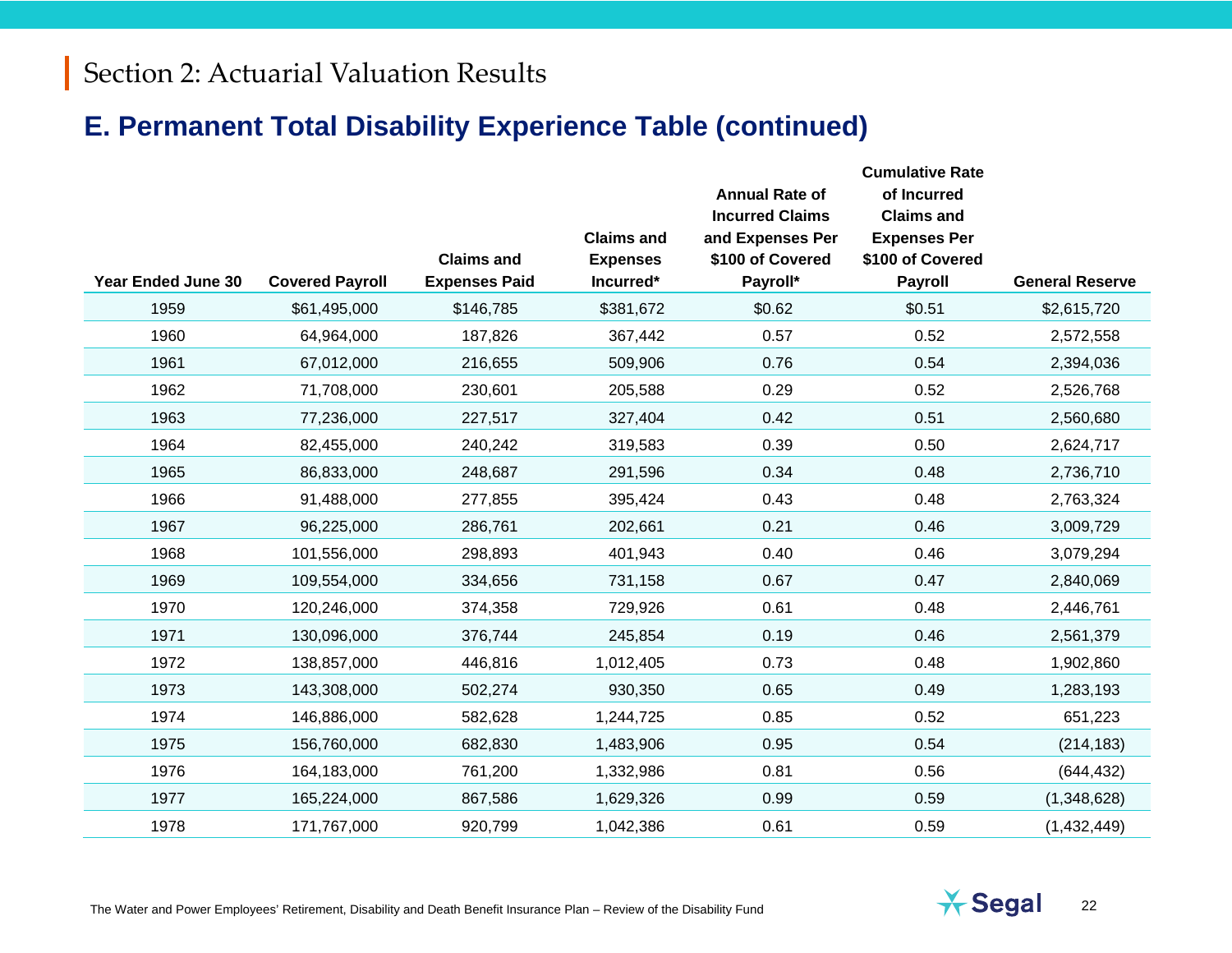## **E. Permanent Total Disability Experience Table (continued)**

|                           |                        |                                           | <b>Claims and</b>            | <b>Annual Rate of</b><br><b>Incurred Claims</b><br>and Expenses Per | <b>Cumulative Rate</b><br>of Incurred<br><b>Claims and</b><br><b>Expenses Per</b> |                        |
|---------------------------|------------------------|-------------------------------------------|------------------------------|---------------------------------------------------------------------|-----------------------------------------------------------------------------------|------------------------|
| <b>Year Ended June 30</b> | <b>Covered Payroll</b> | <b>Claims and</b><br><b>Expenses Paid</b> | <b>Expenses</b><br>Incurred* | \$100 of Covered<br>Payroll*                                        | \$100 of Covered<br><b>Payroll</b>                                                | <b>General Reserve</b> |
| 1979                      | \$176,576,000          | \$907,163                                 | \$972,121                    | \$0.55                                                              | \$0.59                                                                            | \$1,348,852            |
| 1980                      | 177,340,000            | 912,703                                   | 837,008                      | 0.47                                                                | 0.58                                                                              | 1,887,689              |
| 1981                      | 202,994,000            | 1,006,200                                 | 369,334                      | 0.18                                                                | 0.55                                                                              | 2,750,719              |
| 1982                      | 245,580,000            | 946,778                                   | 29,798                       | 0.01                                                                | 0.51                                                                              | 4,404,597              |
| 1983                      | 274,629,000            | 978,647                                   | 1,755,073                    | $0.64**$                                                            | 0.52                                                                              | 4,534,031              |
| 1984                      | 288,289,000            | 1,000,319                                 | 725,141                      | 0.21                                                                | 0.50                                                                              | 5,879,532              |
| 1985                      | 310,360,000            | 1,006,631                                 | 591,410                      | 0.19                                                                | 0.48                                                                              | 7,623,235              |
| 1986                      | 321,523,000            | 974,376                                   | 569,547                      | 0.18                                                                | 0.46                                                                              | 9,284,884              |
| 1987                      | 360,072,000            | 901,033                                   | 121,268                      | 0.03                                                                | 0.45                                                                              | 11,090,748             |
| 1988                      | 401,029,000            | 946,468                                   | 840,245                      | 0.21                                                                | 0.44                                                                              | 13,253,261             |
| 1989                      | 394,084,000            | 1,024,870                                 | 1,563,694                    | 0.40                                                                | $0.47***$                                                                         | 13,929,718             |
| 1990                      | 411,248,000            | 1,038,907                                 | 594,815                      | 0.14                                                                | $0.45***$                                                                         | 15,723,997             |
| 1991                      | 405,132,000            | 1,046,404                                 | 739,845                      | 0.18                                                                | $0.45***$                                                                         | 18,108,405             |
| 1992                      | 472,984,000            | 1,054,203                                 | 989,998                      | 0.21                                                                | $0.42***$                                                                         | 20,483,790             |
| 1993                      | 464,000,000            | 1,102,722                                 | 1,652,617                    | 0.36                                                                | $0.41***$                                                                         | 21,843,275             |
| 1994                      | 470,000,000            | 1,058,778                                 | 320,344                      | 0.07                                                                | $0.37***$                                                                         | 24,150,799             |
| 1995                      | 515,122,000            | 1,059,537                                 | 1,506,726                    | 0.29                                                                | $0.34***$                                                                         | 25,312,906             |
| 1996                      | 456,604,000            | 1,027,066                                 | 1,230,694                    | 0.27                                                                | $0.27***$                                                                         | 26,514,847             |
| 1997                      | 460,540,000            | 930,321                                   | 1,166,197                    | 0.25                                                                | $0.27***$                                                                         | 28,156,245             |
| 1998                      | 432,750,000            | 1,022,029                                 | 839,204                      | 0.19                                                                | $0.25***$                                                                         | 30,206,085             |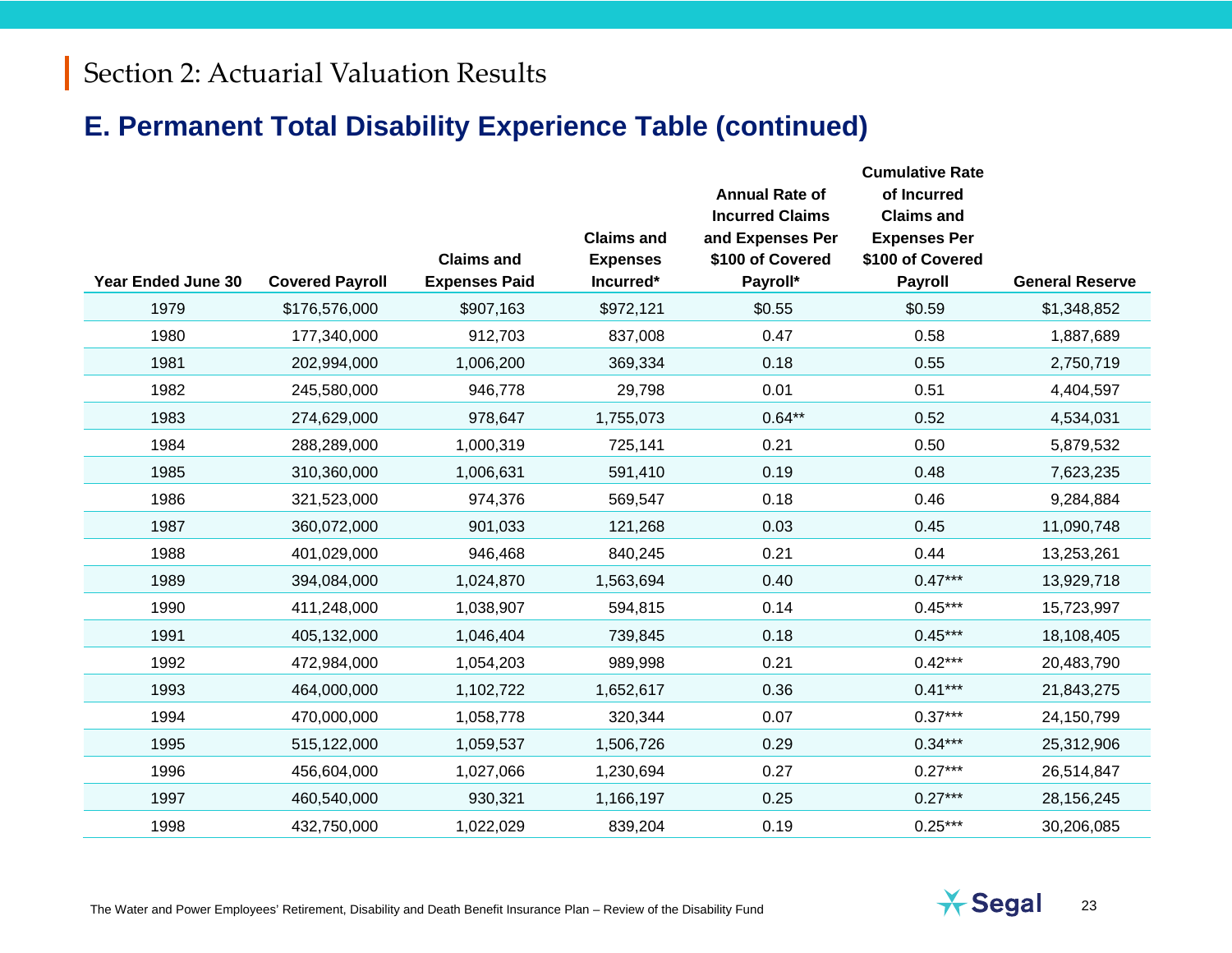## **E. Permanent Total Disability Experience Table (continued)**

|                    |                        | <b>Claims and</b>    | <b>Claims and</b><br><b>Expenses</b> | <b>Annual Rate of</b><br><b>Incurred Claims</b><br>and Expenses Per<br>\$100 of Covered | <b>Cumulative Rate</b><br>of Incurred<br><b>Claims and</b><br><b>Expenses Per</b><br>\$100 of Covered |                        |
|--------------------|------------------------|----------------------|--------------------------------------|-----------------------------------------------------------------------------------------|-------------------------------------------------------------------------------------------------------|------------------------|
| Year Ended June 30 | <b>Covered Payroll</b> | <b>Expenses Paid</b> | Incurred*                            | Payroll*                                                                                | Payroll                                                                                               | <b>General Reserve</b> |
| 1999               | \$355,148,948          | \$944,740            | \$1,257,860                          | \$0.35                                                                                  | $$0.24***$                                                                                            | \$32,320,298           |
| 2000               | 369,509,233            | 1,023,333            | 1,336,453                            | 0.36                                                                                    | $0.24***$                                                                                             | 22,231,871             |
| 2001               | 403,265,472            | 1,037,601            | 681,004                              | 0.17                                                                                    | $0.24***$                                                                                             | 24,428,829             |
| 2002               | 430,397,884            | 1,107,061            | 2,760,650                            | 0.64                                                                                    | $0.27***$                                                                                             | 23,552,296             |
| 2003               | 472,432,303            | 1,154,061            | 1,451,604                            | 0.31                                                                                    | $0.25***$                                                                                             | 24,159,068             |
| 2004               | 522,227,280            | 1,235,285            | 2,557,099                            | 0.49                                                                                    | $0.26***$                                                                                             | 23,211,839             |
| 2005               | 554,839,816            | 1,344,393            | 1,237,126                            | 0.22                                                                                    | $0.26***$                                                                                             | 25,396,120             |
| 2006               | 574,315,572            | 1,416,598            | 684,738                              | 0.12                                                                                    | $0.26***$                                                                                             | 26,438,032             |
| 2007               | 604,514,525            | 1,493,732            | 2,624,785                            | 0.43                                                                                    | $0.28***$                                                                                             | 25,697,531             |
| 2008               | 623,634,208            | 1,542,574            | 2,366,329                            | 0.38                                                                                    | $0.29***$                                                                                             | 25,256,078             |
| 2009               | 696,704,083            | 1,579,230            | 2,615,312                            | 0.38                                                                                    | $0.29***$                                                                                             | 24,645,343             |
| 2010               | 767,912,436            | 1,671,993            | 703,497                              | 0.09                                                                                    | $0.29***$                                                                                             | 25,810,871             |
| 2011               | 791,760,493            | 2,012,392            | 422,748                              | 0.05                                                                                    | $0.28***$                                                                                             | 27,094,608             |
| 2012               | 805,607,436            | 1,837,781            | 406,382                              | 0.05                                                                                    | $0.27***$                                                                                             | 28,145,999             |
| 2013               | 817,421,028            | 1,853,493            | 1,452,570                            | 0.18                                                                                    | $0.26***$                                                                                             | 27,886,706             |
| 2014               | 819,923,866            | 1,883,397            | 1,437,362                            | 0.18                                                                                    | $0.27***$                                                                                             | 27,842,135             |
| 2015               | 839,213,254            | 1,840,316            | 3,325,516                            | 0.40                                                                                    | $0.27***$                                                                                             | 25,466,109             |
| 2016               | 861,818,854            | 1,734,775            | 796,486                              | 0.09                                                                                    | $0.26***$                                                                                             | 25,643,332             |
| 2017               | 892,332,196            | 1,700,103            | 3,680,032                            | 0.41                                                                                    | $0.27***$                                                                                             | 22,846,141             |
| 2018               | 953,635,670            | 1,853,258            | 2,592,793                            | 0.27                                                                                    | $0.28***$                                                                                             | 21,304,975             |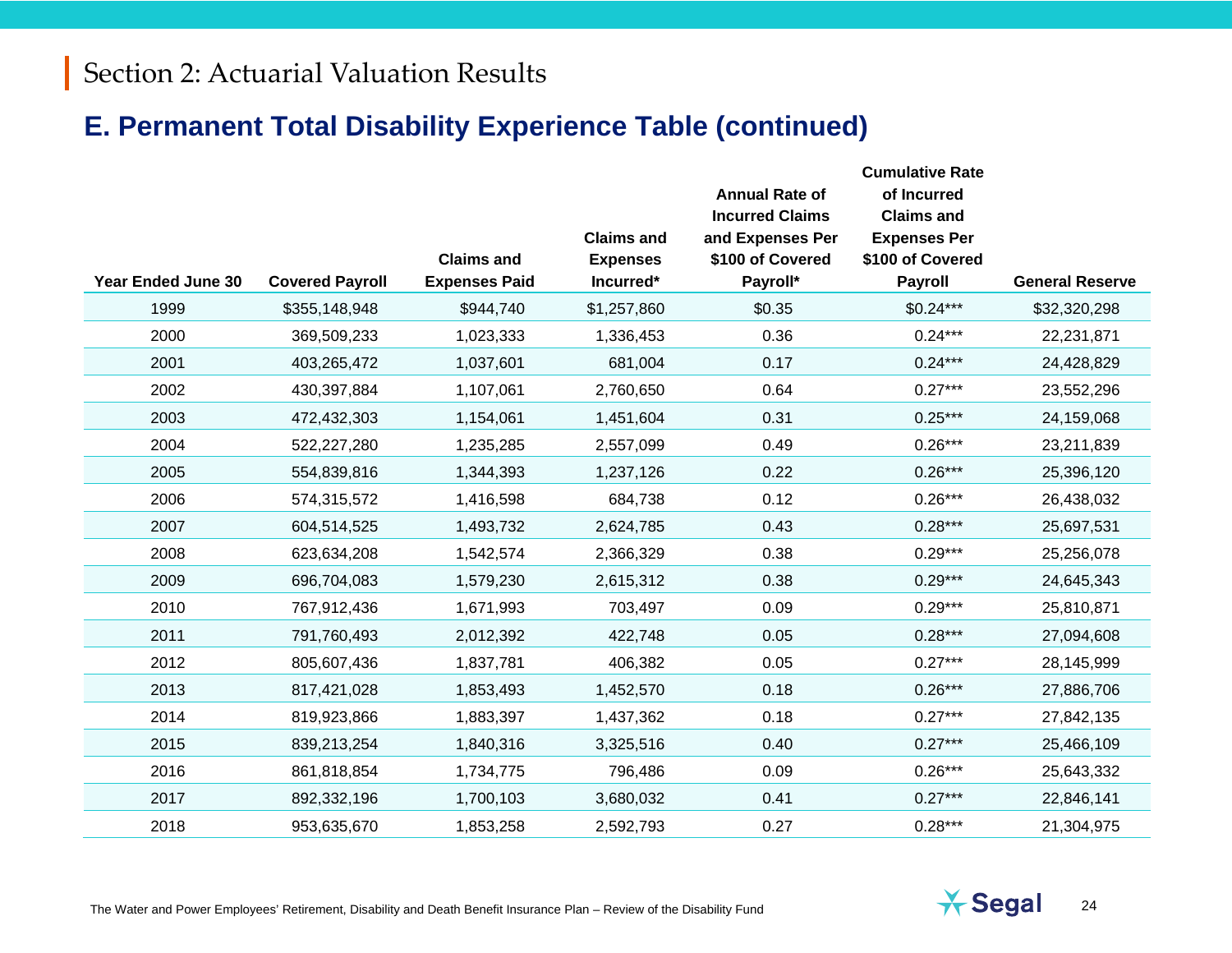## **E. Permanent Total Disability Experience Table (continued)**

| <b>Year Ended June 30</b> | <b>Covered Payroll</b> | <b>Claims and</b><br><b>Expenses Paid</b> | <b>Claims and</b><br><b>Expenses</b><br>Incurred* | <b>Annual Rate of</b><br><b>Incurred Claims</b><br>and Expenses Per<br>\$100 of Covered<br>Payroll* | <b>Cumulative Rate</b><br>of Incurred<br><b>Claims and</b><br><b>Expenses Per</b><br>\$100 of Covered<br><b>Payroll</b> | <b>General Reserve</b> |
|---------------------------|------------------------|-------------------------------------------|---------------------------------------------------|-----------------------------------------------------------------------------------------------------|-------------------------------------------------------------------------------------------------------------------------|------------------------|
| 2019                      | \$1,028,212,002        | \$1,901,678                               | \$2,056,125                                       | \$0.20                                                                                              | $$0.27***$                                                                                                              | \$20,707,032           |
| 2020                      | ,130,066,141           | 1,990,431                                 | 1,619,054                                         | 0.14                                                                                                | $0.26***$                                                                                                               | 20,594,416             |

\* Reflects credit of interest earnings on Claim Reserves but not on the General Reserve.

\*\* This rate is artificially high due to the introduction of cost-of-living increases in the Claim Reserve Calculation.

\*\*\* Average of rates for last 20 years.

Note: Starting in 1987, expenses are not included.

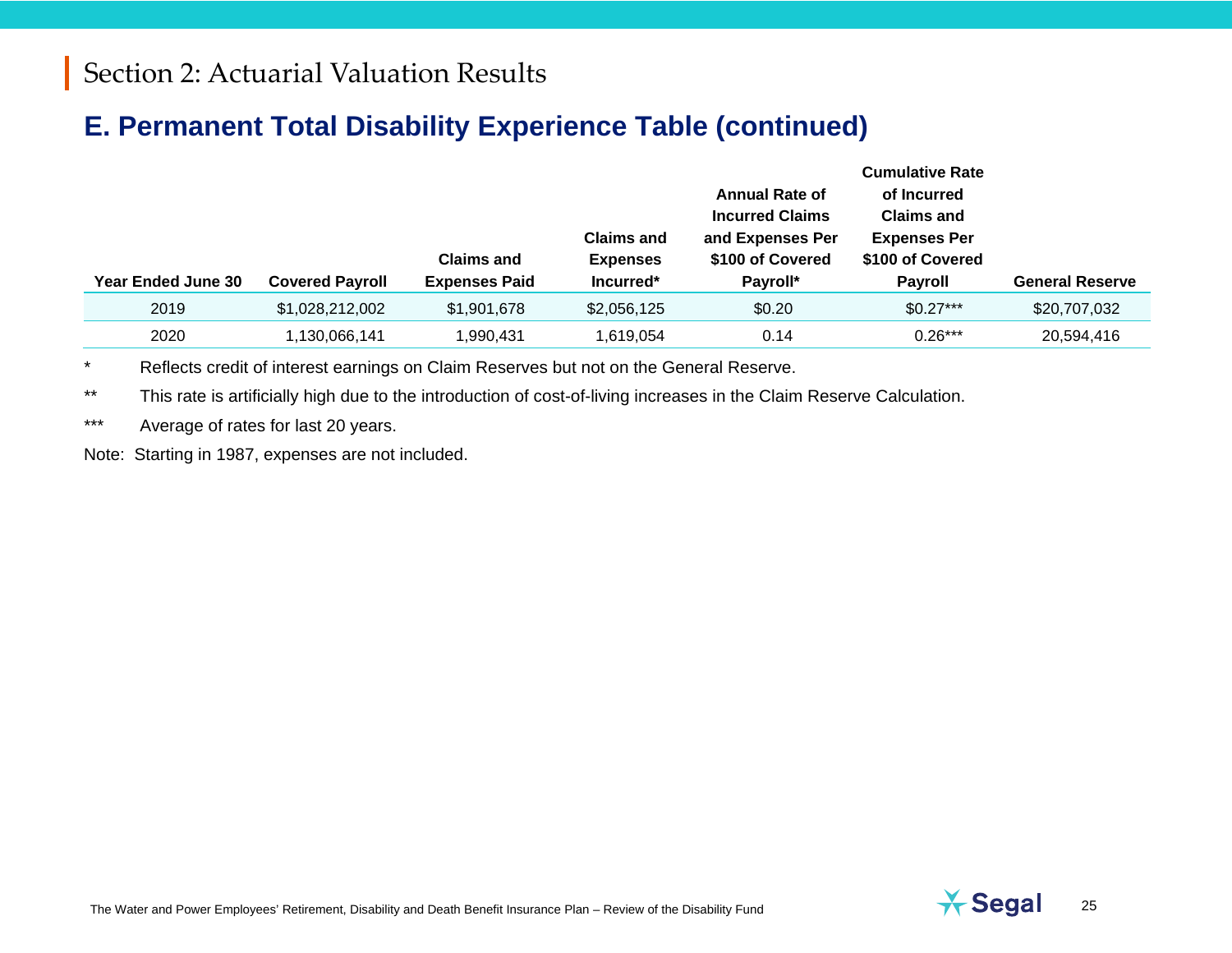### **Exhibit I – Actuarial Assumptions and Methods Used for Temporary and Extended Temporary Disability Benefit**

| <b>Plan Year:</b>                    | July 1 through June 30                                                                                                                                                                                                                                             |
|--------------------------------------|--------------------------------------------------------------------------------------------------------------------------------------------------------------------------------------------------------------------------------------------------------------------|
| <b>Definition of Active Member:</b>  | First day of biweekly payroll period following employment for new Department employees or<br>immediately following transfer from other City departments.                                                                                                           |
| <b>Projected Covered Payroll:</b>    | \$1,211,798,340 for 2020-2021 plan year.                                                                                                                                                                                                                           |
| <b>Projected Distributions:</b>      | \$16,092,332 for first year (Projected Covered Payroll times two-year average of actual<br>distributions as a percent of actual payroll) increasing 3.25% per year thereafter.                                                                                     |
| <b>Net Investment Return:</b>        | 3.50%, net of investment expenses. The information and analysis used in selecting this<br>assumption is shown in the Proposed Change in Investment Return Assumption for Death and<br>Disability Funds letter dated June 12, 2019.                                 |
| <b>Consumer Price Index (CPI):</b>   | Increase of 2.75% per year.                                                                                                                                                                                                                                        |
| <b>Payroll Growth:</b>               | Increase of 3.25% per year.                                                                                                                                                                                                                                        |
| <b>Member Contribution Rate:</b>     | Employees start contributing on the first day of the payroll period following the completion of 26<br>continuous weeks of Department and/or City service at the rate of \$1.00 for each biweekly payroll<br>period.                                                |
| <b>Department Contribution Rate:</b> | Rate recommended by Board's Actuary multiplied by the total monthly equivalent of<br>compensation.                                                                                                                                                                 |
| <b>Funding Method:</b>               | Annual contributions equal the present value of all future disability payments for those expected to<br>become disabled during the year with a further adjustment for interest credited to the reserves.<br>Subject to modification by the Board's funding policy. |
| <b>Funding Policy:</b>               | Recommend a contribution rate to reach a target general reserve equal to 20% of the claim<br>reserve at the end of a fixed (rolling) five-year period.                                                                                                             |
| <b>Claim Reserve:</b>                | The sum of the Open Claim Reserve and the Pending Claim Reserve.                                                                                                                                                                                                   |

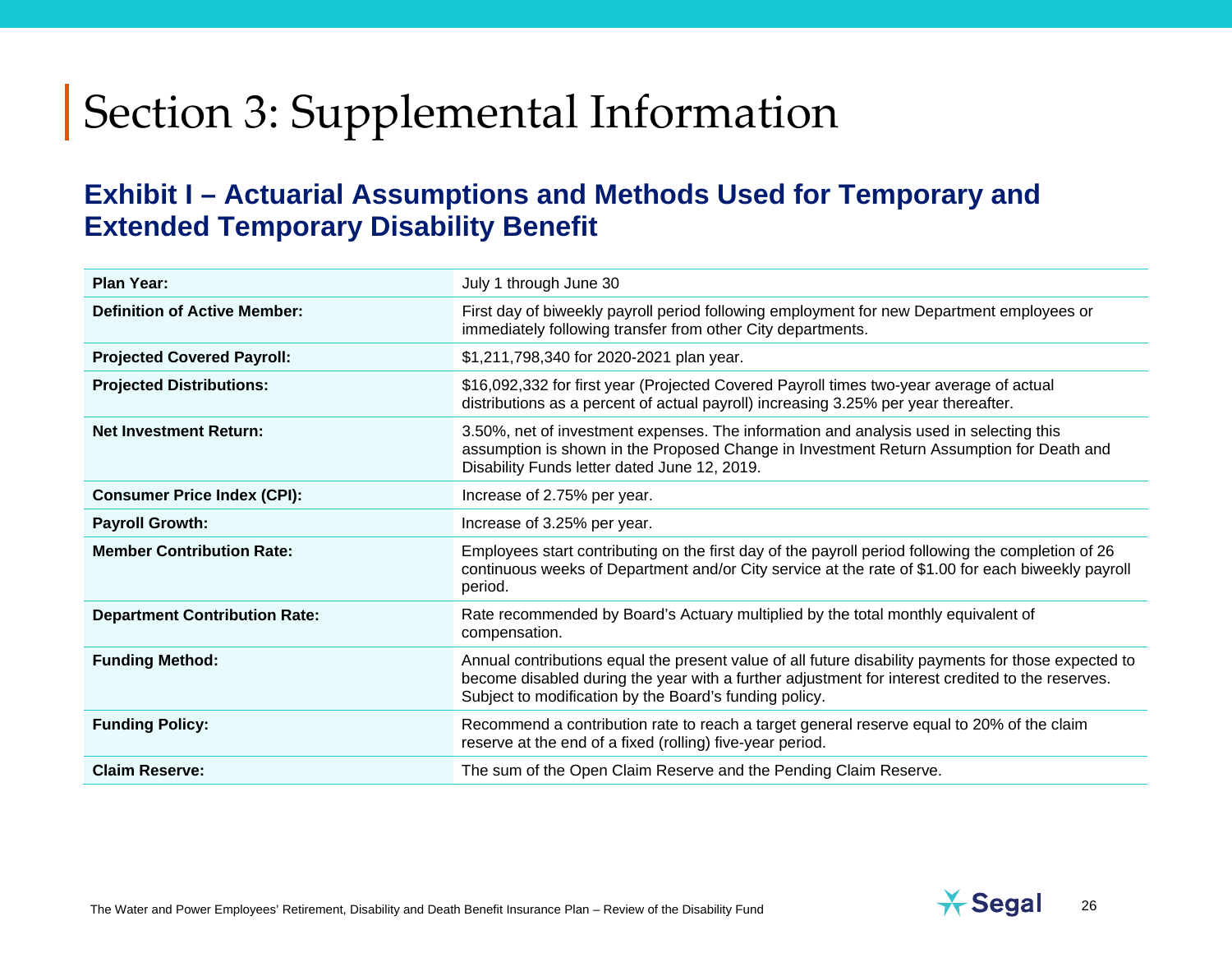### **Exhibit I – Actuarial Assumptions and Methods Used for Temporary and Extended Temporary Disability Benefit (continued)**

| <b>Open Claim Reserve:</b>                        | The number of open claims times the reserve factor specified in Section IIID(2) of the Plan. The<br>reserve factor was increased to \$15,050 in 2012, \$16,000 in 2013, \$17,600 in 2014, \$18,450 in<br>2015, \$18,700 in 2016, decreased to \$18,100 in 2017, increased to \$18,400 in 2018, \$19,200 in<br>2019, and \$20,300 in 2020. These reserve factors are provided by the Retirement Office and<br>accepted by Segal without audit. |
|---------------------------------------------------|-----------------------------------------------------------------------------------------------------------------------------------------------------------------------------------------------------------------------------------------------------------------------------------------------------------------------------------------------------------------------------------------------------------------------------------------------|
| <b>Pending Claim Reserve:</b>                     | 1/26 of the total benefits paid during the preceding fiscal year.                                                                                                                                                                                                                                                                                                                                                                             |
| <b>Incurred Claims:</b>                           | Paid claims for the year plus the increase in claim reserves.                                                                                                                                                                                                                                                                                                                                                                                 |
| <b>Changed Actuarial Assumptions and Methods:</b> | There were no changes in actuarial assumptions and methods since the prior valuation.                                                                                                                                                                                                                                                                                                                                                         |

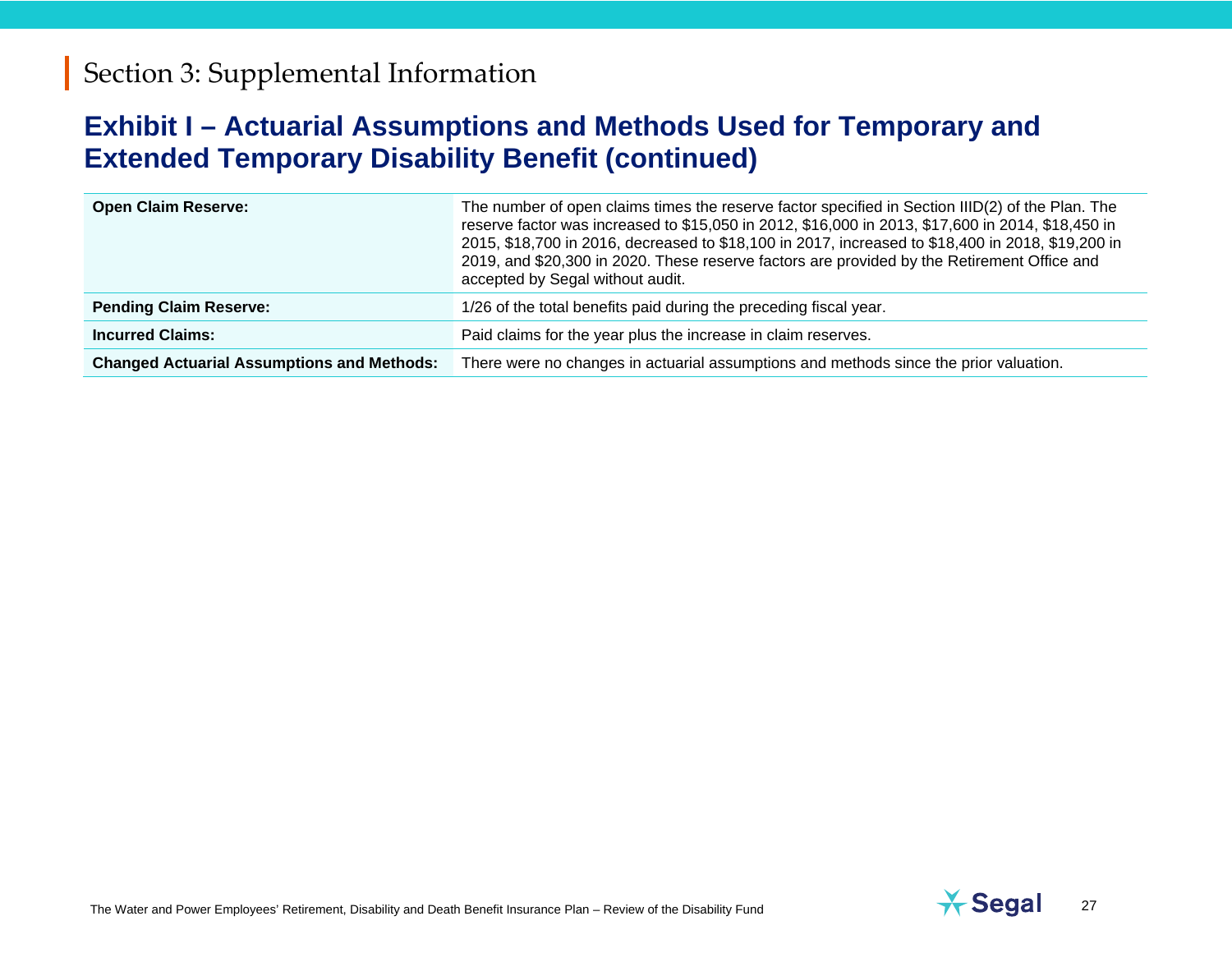# **Exhibit II – Summary of Temporary and Extended Temporary Disability Benefit**

| <b>Age Requirement:</b>                            | Any age                                                                                                                                                                                                                                                                                                                                                                                                                                                          |           |          |          |                                                             |                          |
|----------------------------------------------------|------------------------------------------------------------------------------------------------------------------------------------------------------------------------------------------------------------------------------------------------------------------------------------------------------------------------------------------------------------------------------------------------------------------------------------------------------------------|-----------|----------|----------|-------------------------------------------------------------|--------------------------|
| <b>Service Requirement:</b>                        | Six months of continuous service.                                                                                                                                                                                                                                                                                                                                                                                                                                |           |          |          |                                                             |                          |
| <b>Temporary Disability Benefit:</b>               | The biweekly benefit is a percentage of the biweekly compensation payable from the fifteenth day<br>of disability through the end of the twelfth month of disability. The percentage is based on the<br>following table.                                                                                                                                                                                                                                         |           |          |          |                                                             |                          |
|                                                    | <b>Period of Continuous Service</b>                                                                                                                                                                                                                                                                                                                                                                                                                              |           |          |          | <b>Maximum Period Payable at Percentage of Compensation</b> |                          |
|                                                    | Not less than                                                                                                                                                                                                                                                                                                                                                                                                                                                    | Less than | 85%      | 60%      | 50%                                                         | 40%                      |
|                                                    | 6 months                                                                                                                                                                                                                                                                                                                                                                                                                                                         | 3 Years   | 2 Weeks  | 1 Week   | 26 Weeks                                                    | 21 Weeks                 |
|                                                    | 3 Years                                                                                                                                                                                                                                                                                                                                                                                                                                                          | 5 Years   | 4 Weeks  | 2 Weeks  | 26 Weeks                                                    | 18 Weeks                 |
|                                                    | 5 Years                                                                                                                                                                                                                                                                                                                                                                                                                                                          | 10 Years  | 6 Weeks  | 3 Weeks  | 26 Weeks                                                    | 15 Weeks                 |
|                                                    | 10 Years                                                                                                                                                                                                                                                                                                                                                                                                                                                         | 15 Years  | 18 Weeks | 10 Weeks | 22 Weeks                                                    |                          |
|                                                    | 15 Years                                                                                                                                                                                                                                                                                                                                                                                                                                                         | 20 Years  | 20 Weeks | 12 Weeks | 18 Weeks                                                    | $\overline{\phantom{a}}$ |
|                                                    | 20 Years                                                                                                                                                                                                                                                                                                                                                                                                                                                         | 25 Years  | 22 Weeks | 14 Weeks | 14 Weeks                                                    | $\overline{\phantom{a}}$ |
|                                                    | 25 Years                                                                                                                                                                                                                                                                                                                                                                                                                                                         | 30 Years  | 24 Weeks | 16 Weeks | 10 Weeks                                                    | $\overline{\phantom{m}}$ |
|                                                    | 30 Years                                                                                                                                                                                                                                                                                                                                                                                                                                                         | 35 Years  | 26 Weeks | 18 Weeks | 6 Weeks                                                     | $\overline{\phantom{m}}$ |
|                                                    | 35 Years                                                                                                                                                                                                                                                                                                                                                                                                                                                         |           | 28 Weeks | 20 Weeks | 2 Weeks                                                     |                          |
| <b>Extended Temporary Disability Requirements:</b> | Received 50 weeks of Temporary Disability benefits and is not eligible for Permanent Total<br>Disability.                                                                                                                                                                                                                                                                                                                                                        |           |          |          |                                                             |                          |
| <b>Extended Temporary Disability Benefit:</b>      | The biweekly benefit is 33 1/3 percent of their biweekly compensation payable from the end of the<br>twelfth month of disability through the twenty-fourth month of disability. However, if a member<br>qualifies for Permanent Total Disability while such member is receiving Extended Temporary<br>Disability benefits, such benefits shall be terminated and the member shall receive the Permanent<br>Total Disability benefits to which they are entitled. |           |          |          |                                                             |                          |

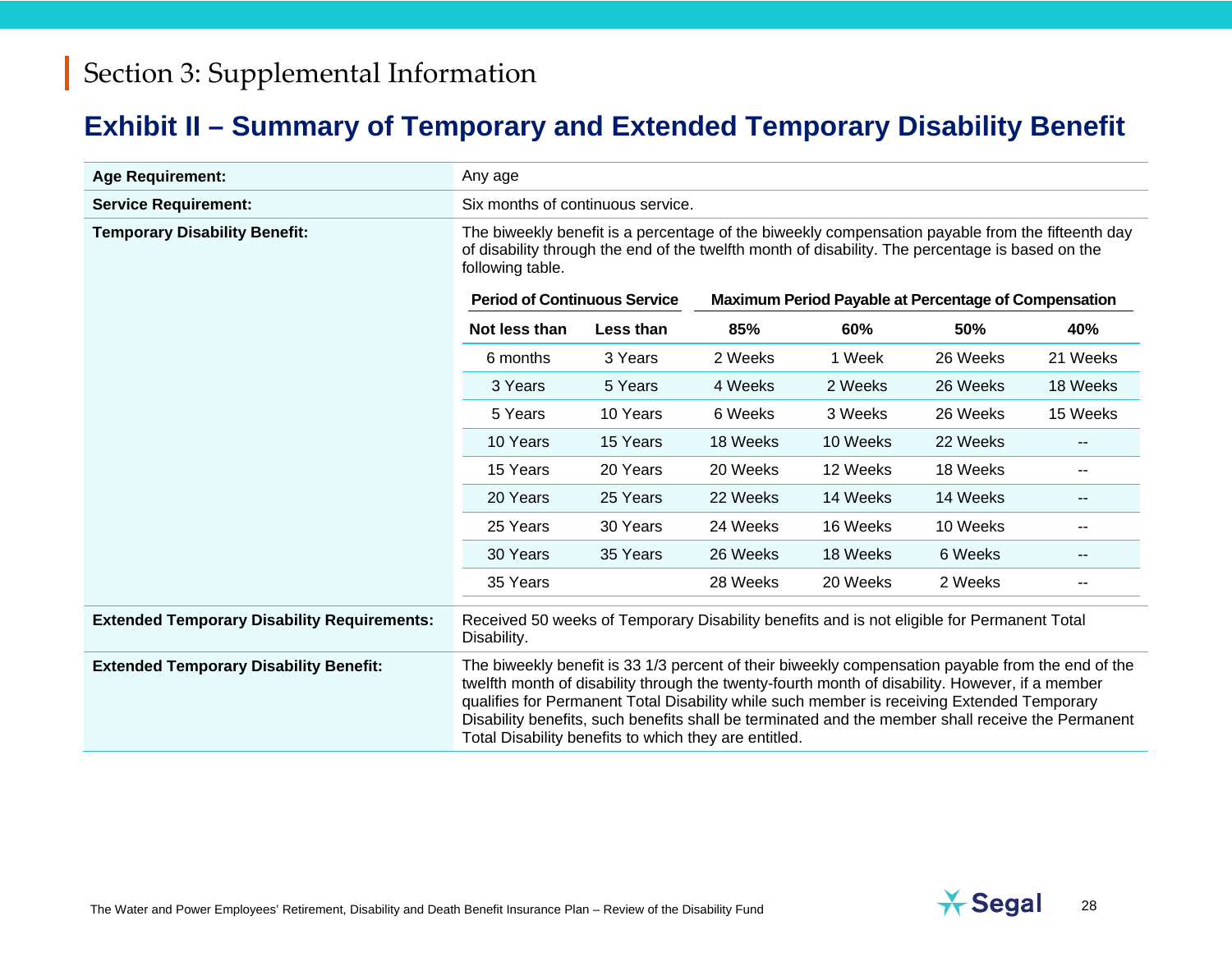### **Exhibit III – Actuarial Assumptions and Methods Used for Permanent Total Disability Benefit**

| <b>Plan Year:</b>                                 | July 1 through June 30                                                                                                                                                                                                                                             |
|---------------------------------------------------|--------------------------------------------------------------------------------------------------------------------------------------------------------------------------------------------------------------------------------------------------------------------|
| <b>Definition of Active Member:</b>               | First day of biweekly payroll period following employment for new Department employees or<br>immediately following transfer from other City departments.                                                                                                           |
| <b>Projected Covered Payroll:</b>                 | \$1,211,798,340 for 2020-2021 plan year.                                                                                                                                                                                                                           |
| <b>Net Investment Return:</b>                     | 3.50%, net of investment expenses. The information and analysis used in selecting this<br>assumption is shown in the Proposed Change in Investment Return Assumption for Death and<br>Disability Funds letter dated June 12, 2019.                                 |
| <b>Consumer Price Index (CPI):</b>                | Increase of 2.75% per year; benefit increases due to CPI subject to 3.00% maximum.                                                                                                                                                                                 |
| <b>Payroll Growth:</b>                            | Increase of 3.25% per year.                                                                                                                                                                                                                                        |
| <b>Member Contribution Rate:</b>                  | Employees start contributing on the first day of the payroll period following the completion of 26<br>continuous weeks of Department and/or City service at the rate of \$1.00 for each biweekly payroll<br>period.                                                |
| <b>Department Contribution Rate:</b>              | Rate recommended by Board's Actuary multiplied by the total monthly equivalent of<br>compensation.                                                                                                                                                                 |
| <b>Funding Method:</b>                            | Annual contributions equal the present value of all future disability payments for those expected to<br>become disabled during the year with a further adjustment for interest credited to the reserves.<br>Subject to modification by the Board's funding policy. |
| <b>Funding Policy:</b>                            | Recommend a contribution rate to maintain a target general reserve equal to 20% of the claim<br>reserve at the end of a fixed (rolling) five-year period.                                                                                                          |
| <b>Claim Reserve:</b>                             | The sum of the Open Claim Reserve and the Pending Claim Reserve.                                                                                                                                                                                                   |
| <b>Open Claim Reserve:</b>                        | The present value of future disability benefits for open claims.                                                                                                                                                                                                   |
| <b>Pending Claim Reserve:</b>                     | Contributions made during the fiscal year.                                                                                                                                                                                                                         |
| <b>Incurred Claims:</b>                           | Paid claims for the year plus the increase in claim reserves.                                                                                                                                                                                                      |
| <b>Changed Actuarial Assumptions and Methods:</b> | There were no changes in actuarial assumptions and methods since the prior valuation.                                                                                                                                                                              |

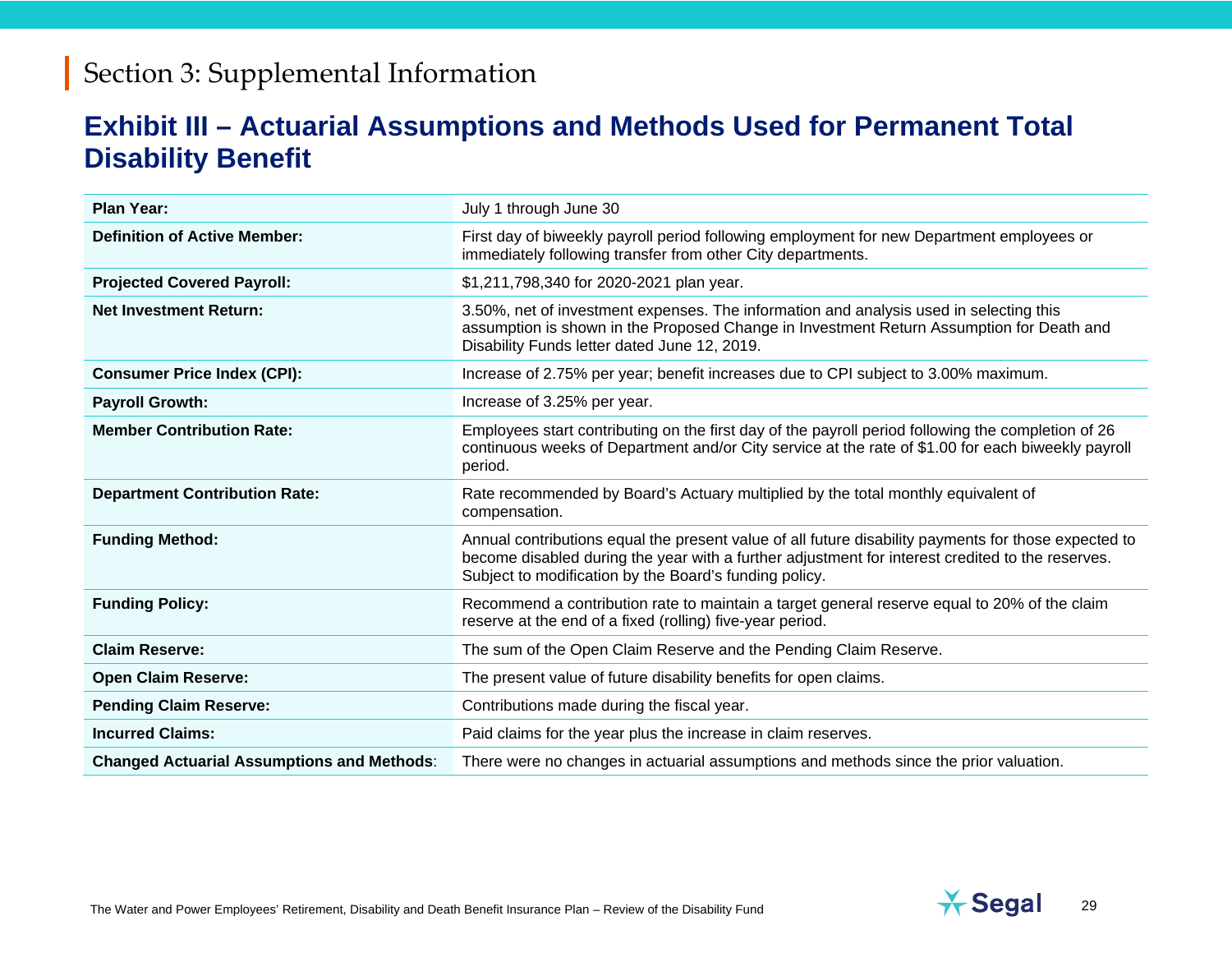# **Exhibit IV – Summary of Permanent Total Disability Benefit**

| <b>Age Requirement:</b>     | Any age                                                                                                                                                                                                                                                                                                                                                                                                                                                                                                                                                                      |
|-----------------------------|------------------------------------------------------------------------------------------------------------------------------------------------------------------------------------------------------------------------------------------------------------------------------------------------------------------------------------------------------------------------------------------------------------------------------------------------------------------------------------------------------------------------------------------------------------------------------|
| <b>Service Requirement:</b> | Six months continuous service.                                                                                                                                                                                                                                                                                                                                                                                                                                                                                                                                               |
| <b>Other Requirements:</b>  | Received 50 weeks of Temporary Disability benefits and satisfies the rules for Permanent Total<br>Disability.                                                                                                                                                                                                                                                                                                                                                                                                                                                                |
| <b>Monthly Benefit:</b>     | The monthly benefit is 40 percent of the monthly compensation payable from the end of the twelfth<br>month of disability (or later if benefits are payable under the extended temporary disability benefit)<br>until the first day of the calendar month following the sixty-fifth birthday. If Permanent Total<br>Disability benefits commence after the member's sixtieth birthday, the benefit is payable for 60<br>months. Permanent and Total Disability benefits are subject to annual cost-of-living adjustments,<br>based on the CPI up to a maximum of 3% per year. |

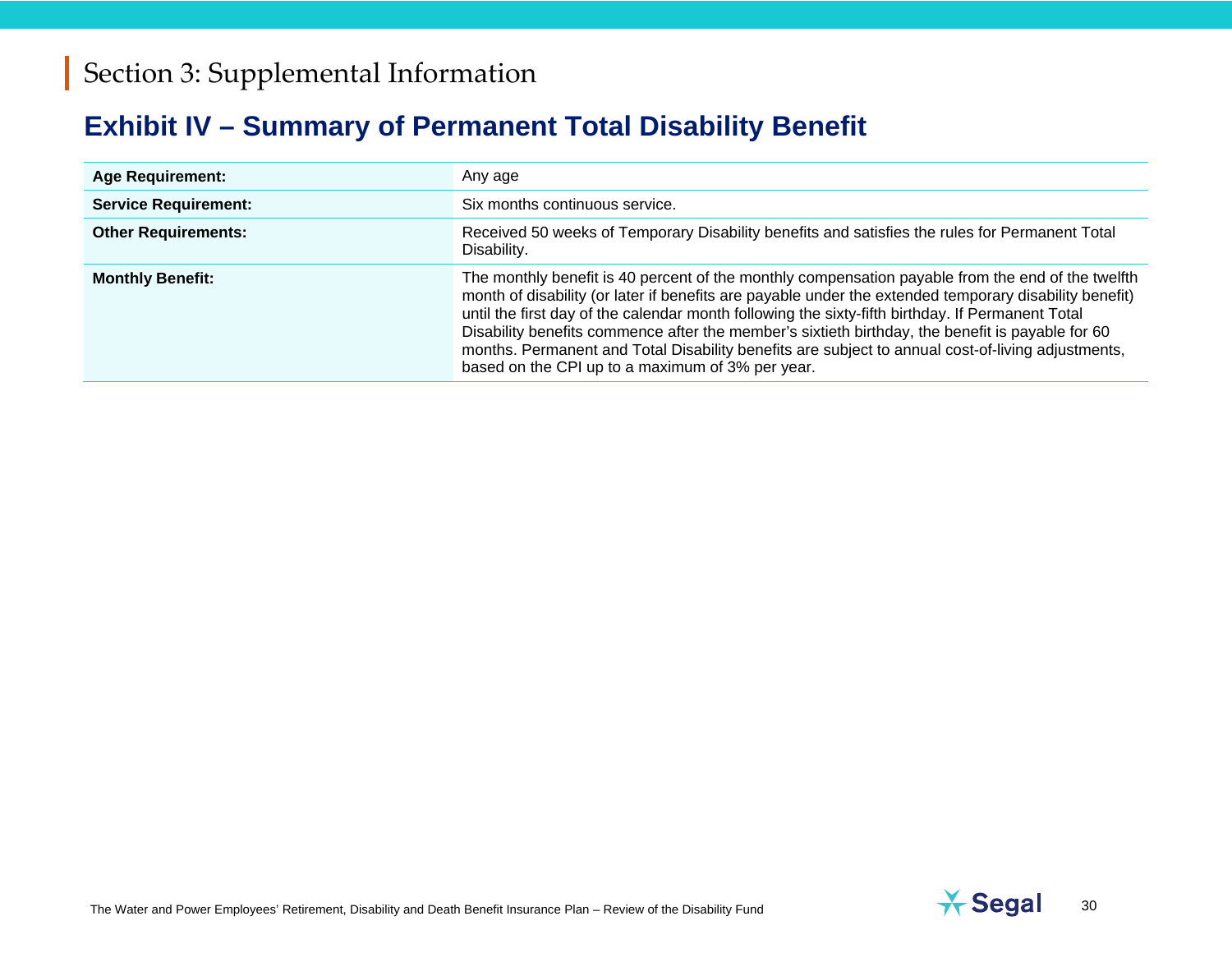### **Exhibit V – Actuarial Assumptions and Methods Used for Supplemental Industrial Disability Benefit**

| <b>Plan Year:</b>                                 | July 1 through June 30                                                                                                                                                                                                             |
|---------------------------------------------------|------------------------------------------------------------------------------------------------------------------------------------------------------------------------------------------------------------------------------------|
| <b>Definition of Active Member:</b>               | First day of biweekly payroll period following employment for new Department employees or<br>immediately following transfer from other City departments.                                                                           |
| <b>Projected Covered Payroll:</b>                 | \$1,211,798,340 for 2020-2021 plan year.                                                                                                                                                                                           |
| <b>Net Investment Return:</b>                     | 3.50%, net of investment expenses. The information and analysis used in selecting this<br>assumption is shown in the Proposed Change in Investment Return Assumption for Death and<br>Disability Funds letter dated June 12, 2019. |
| <b>Member Contribution Rate:</b>                  | None                                                                                                                                                                                                                               |
| <b>Department Contribution Rate:</b>              | Funded on a cash basis                                                                                                                                                                                                             |
| <b>Funding Method:</b>                            | Pay as you go                                                                                                                                                                                                                      |
| <b>Funding Policy:</b>                            | Funded on a cash basis                                                                                                                                                                                                             |
| <b>Claim Reserve:</b>                             | None                                                                                                                                                                                                                               |
| <b>Open Claim Reserve:</b>                        | None                                                                                                                                                                                                                               |
| <b>Pending Claim Reserve:</b>                     | None                                                                                                                                                                                                                               |
| <b>Incurred Claims:</b>                           | Paid claims for the year                                                                                                                                                                                                           |
| <b>Changed Actuarial Assumptions and Methods:</b> | There were no changes in actuarial assumptions and methods since the prior valuation.                                                                                                                                              |